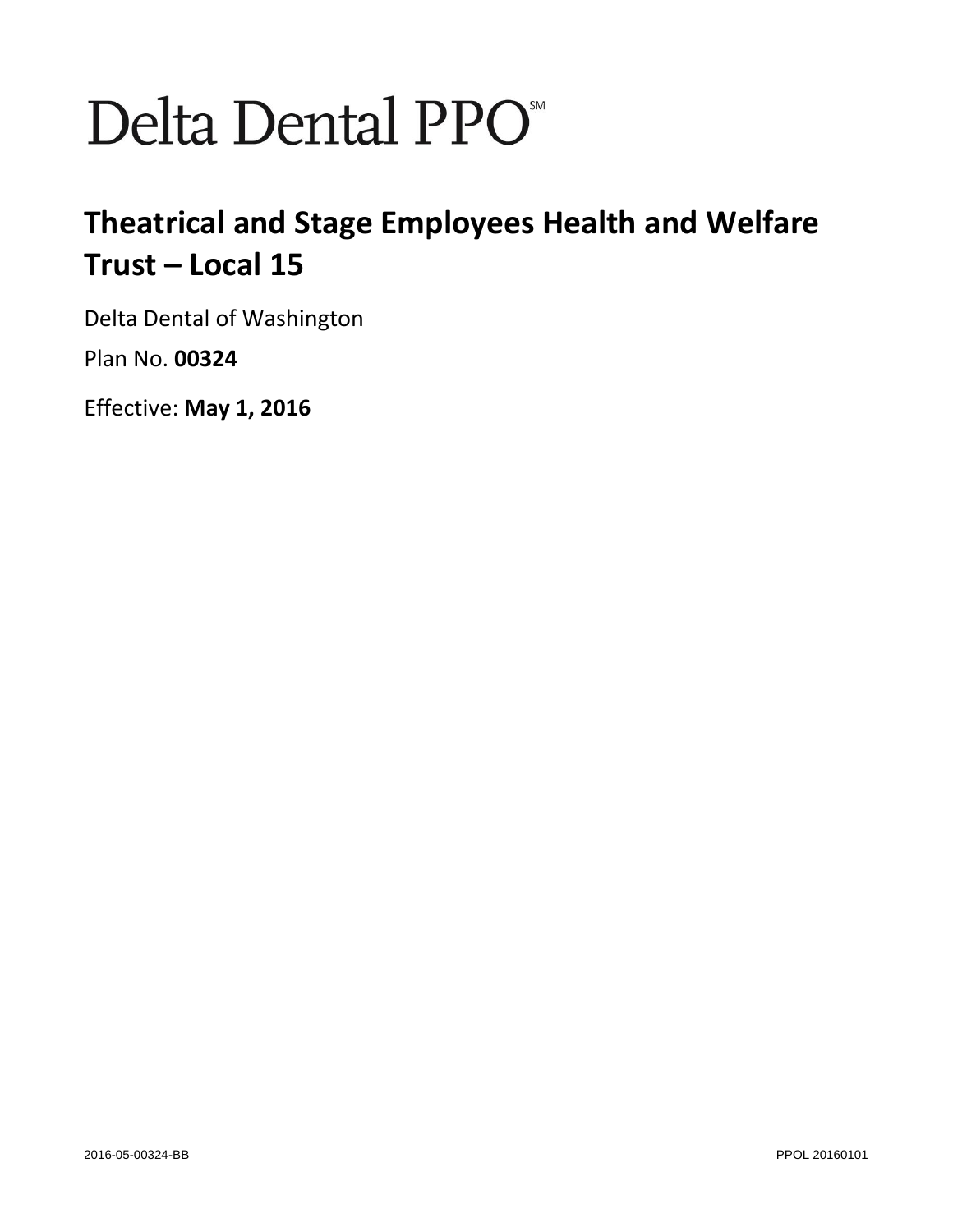Welcome to your Delta Dental PPO<sup>5M</sup> plan, administered by Delta Dental of Washington, a founding member of the nationwide Delta Dental Plans Association.

Our mission is to support your overall health by providing excellent dental benefits and the advantages of access to care within the largest network of dentists in Washington and nationwide. Supporting healthy smiles has been our focus for over 60 years.

Your PPO plan is a resource to make it easy for you to care for your smile. This benefit booklet summarizes your coverage and describes how your benefits may be used. Understanding your benefits is the first step to getting the most from your dental plan. Review this booklet before you visit your dentist and keep it as a reference for later on.

You deserve a healthy smile. We're happy to help you protect it.

#### **Questions Regarding Your Plan**

If you have questions regarding your dental benefits plan, you may call:

Delta Dental of Washington Customer Service 800-554-1907

Written inquiries may be sent to:

Delta Dental of Washington Customer Service Department P.O. Box 75983 Seattle, WA 98175-0983

You can also email us at CService@DeltaDentalWA.com.

For the most current listing of Delta Dental Participating Dentists, visit our online directory at www.DeltaDentalWA.com or call us at 800-554-1907.

#### **Communication Access for Individuals who are Deaf, Hard of Hearing, Deaf, Blind or Speech-disabled**

Communications with Delta Dental of Washington for people who are deaf, hard of hearing, deaf-blind and/or speech disabled is available through Washington Relay Service. This is a free telecommunications relay service provided by the Washington State Office of the Deaf and Hard of Hearing.

The relay service allows individuals who use a Teletypewriter (TTY) to communicate with Delta Dental of Washington through specially trained communications assistants.

Anyone wishing to use Washington Relay Service can simply dial 711 (the statewide telephone relay number) *or* 800-833- 6384 to connect with a communications assistant. Ask the communications assistant to dial Delta Dental of Washington Customer Service at 800-554-1907. The communications assistant will then relay the conversation between you and the Delta Dental of Washington customer service representative.

This service is free of charge in local calling areas. Calls can be made anywhere in the world, 24 hours a day, 365 days a year, with no restrictions on the number, length or type of calls. All calls are confidential, and no records of any conversation are maintained.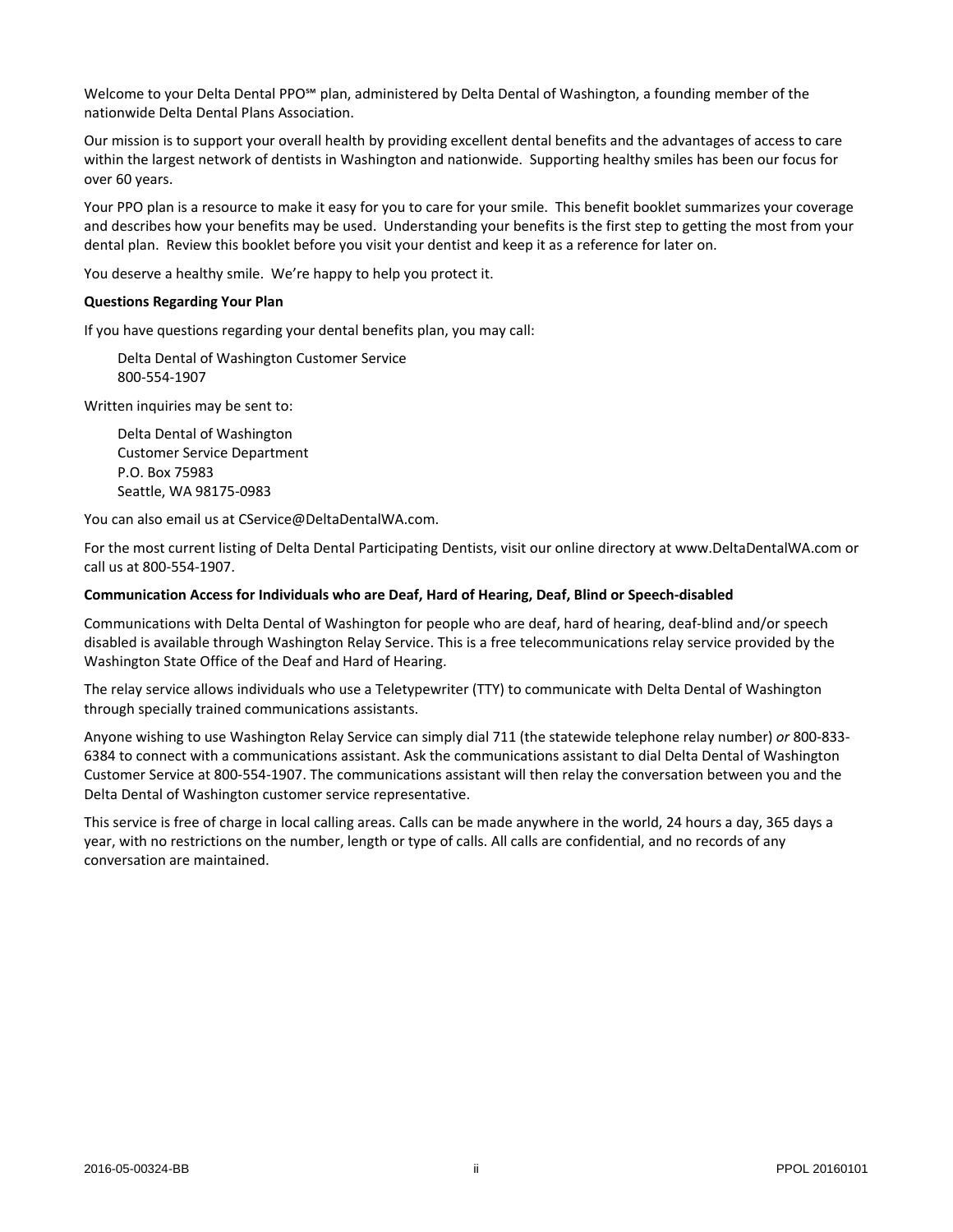# **Table of Contents**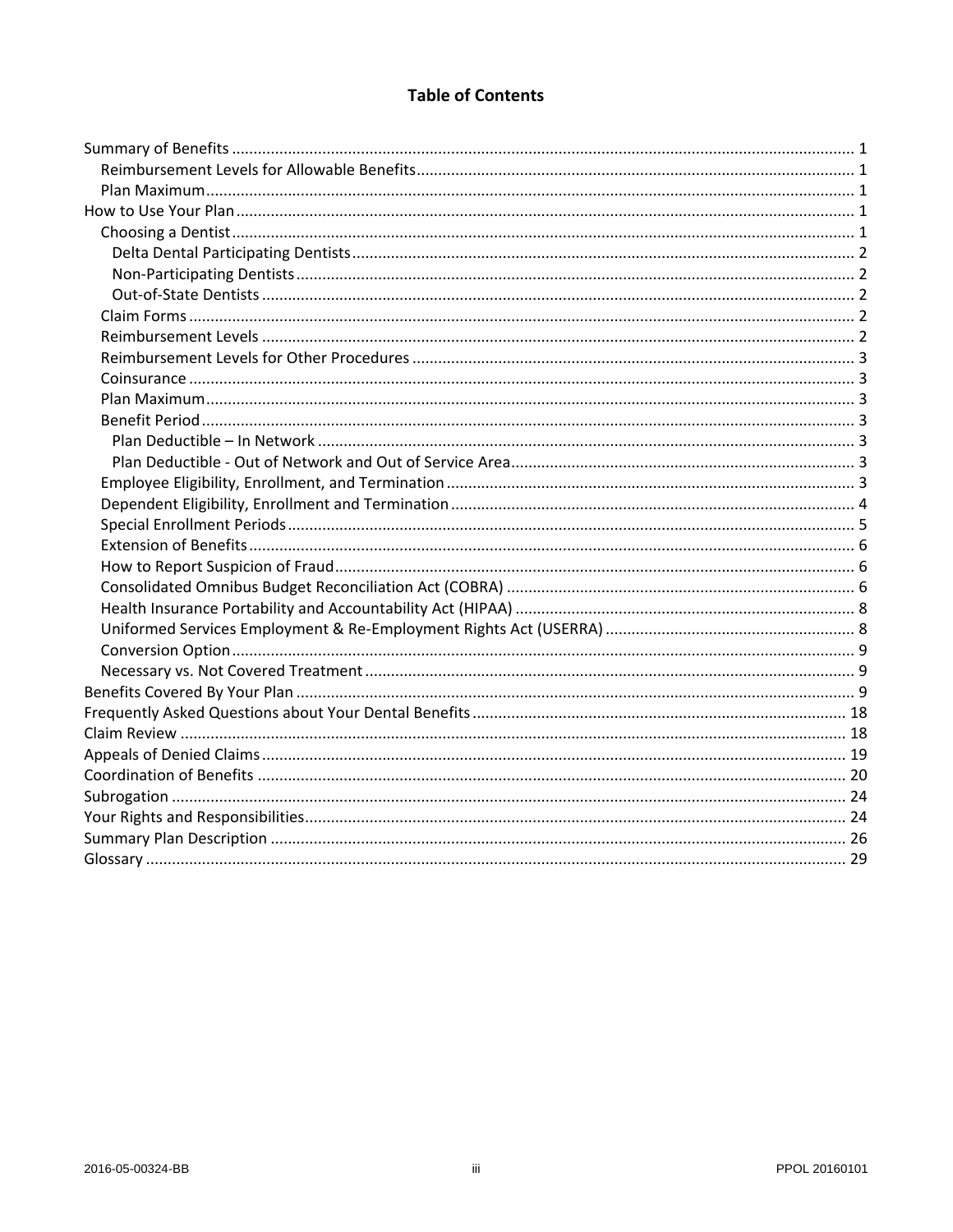# **Summary of Benefits**

#### **Reimbursement Levels for Allowable Benefits**

#### **In Network – Delta Dental PPO Dentists**

#### **Out-of-Network – Non-Delta Dental PPO**

#### **Plan Maximum**

|--|--|--|--|--|--|

The payment level for covered dental expenses arising as a direct result of an accidental injury is 100 percent up to the unused Plan maximum.

All Enrolled Employees and Enrolled Dependents are eligible for Class I, Class II, Class III covered dental benefits and accidental injury benefits.

The annual deductible is waived for:

- Class I covered dental benefits
- Accidental Injury benefits

# **How to Use Your Plan**

The best way to take full advantage of your dental Plan is to understand its features. You can do this most easily by reading this benefit booklet before you go to the dentist. This benefit booklet is designed to give you a clear understanding of how your dental coverage works and how to make it work for you. It also answers some common questions and defines a few technical terms. If this benefit booklet does not answer all of your questions, or if you do not understand something, call a DDWA customer service representative at 800-554-1907. *Please be sure to consult your provider regarding any charges that may be your responsibility before treatment begins.*

#### **Choosing a Dentist**

With DDWA, you may select any licensed dentist to provide services under this Plan; however, if you choose a dentist outside of the Delta Dental PPO Network, your costs may be higher than if you were to choose a Delta Dental PPO Dentist. Dentists that do not participate in the Delta Dental PPO Network have not contracted with DDWA to charge our established PPO fees for covered services. As a result, your choice of dentists could substantially impact your out-of-pocket costs. Once you choose a dentist, tell them that you are covered by a DDWA dental plan and provide them the name and number of your group and your member identification number. Your group information can be found on the identification card document provided to you at enrollment. Additionally, you may obtain your group information and your member identification number by calling our customer service number at 800-554-1907 or through our website at www.DeltaDentalWA.com.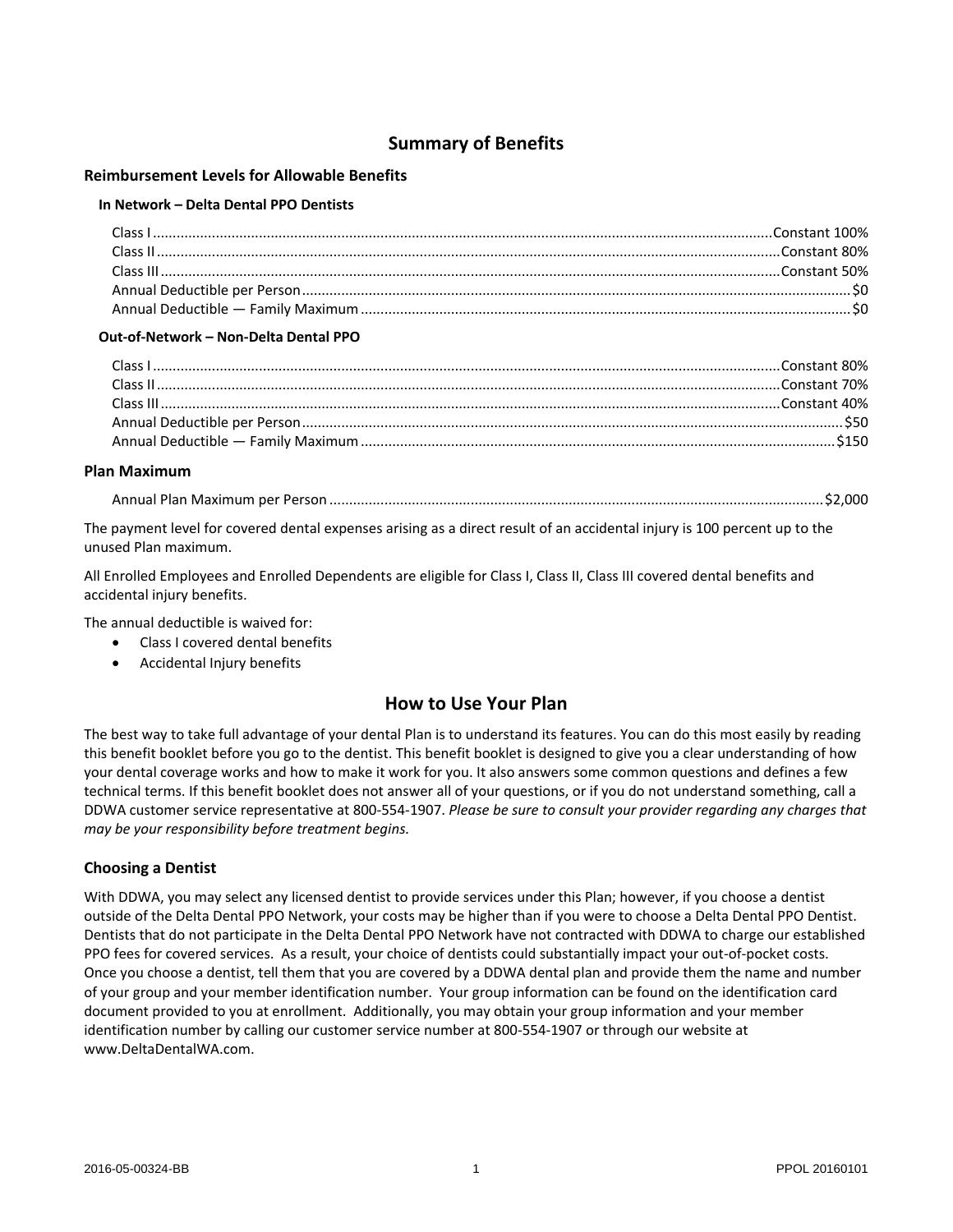Delta Dental of Washington assigns a randomly selected identification number to ensure the privacy of your information and to address concerns about identify theft. Please note that ID cards are not required to see your dentist, but are provided for your convenience.

#### **Delta Dental Participating Dentists**

Dentists who have agreed to provide treatment to patients covered by a DDWA plan are called 'Participating' Dentists, because they participate in our program of plans. For your Plan, Participating Dentists may be either Delta Dental Premier® Dentists or Delta Dental PPO Dentists. You can find the most current listing of Participating Dentists by going online to the Delta Dental of Washington website at www.DeltaDentalWA.com. You may also call us at 800-554-1907.

#### Delta Dental Premier Dentists

Premier Dentists have agreed to provide services for their filed fee under our standard agreement.

#### Delta Dental PPO Dentists

Some dentists also offer our patients a more value-added option by agreeing to provide services at a fee lower than their original filed fee. These are our PPO Dentists.

If you select either a Delta Dental Premier Dentist or a Delta Dental PPO Dentist, they will complete and submit claim forms, and receive payment directly from DDWA on your behalf. You will not be charged more than the Participating Dentist's approved fee. You will be responsible only for stated coinsurances, deductibles, any amount over the plan maximum and for any elective care you choose to receive outside the Covered Dental Benefits.

#### **Non-Participating Dentists**

If you select a dentist who is not a Delta Dental Participating Dentist, you are responsible for ensuring your dentist complete and submit a claim form. We accept any American Dental Association-approved claim form that your dentist may provide. You can also download claim forms from our website at www.DeltaDentalWA.com or obtain a form by calling us at 800-554-1907.

Payment for services performed by a Non-Participating Dentist will be based on their actual charges or DDWA's maximum allowable fees for Non-Participating Dentists, whichever is less. You will be responsible to the dentist for any balance remaining. Please be aware that DDWA has no control over Non-Participating Dentist's charges or billing practices.

#### **Out-of-State Dentists**

If you receive treatment from a dentist outside Washington State, other than a Delta Dental Participating Dentist, you may be responsible for having the dentist complete and sign a claim form. It may be up to you to ensure that the claim is sent to DDWA. Payment will be based upon the lesser of either the actual charges or the allowed fees, at the percentage levels listed for PPO Dentists.

#### **Claim Forms**

American Dental Association-approved claim forms may be obtained from your dentist. You may also download claim forms from our website at [www.DeltaDentalWA.com](http://www.deltadentalwa.com/) or call us at 800-554-1907 to have forms sent to you.

DDWA is not obligated to pay for treatment performed for which claim forms are submitted for payment more than 6 months after the date of such treatment.

#### **Reimbursement Levels**

Your dental Plan offers 3 classes of covered treatment. Each class also specifies limitations and exclusions. For a summary of reimbursement levels for your plan, see the *"Summary of Benefits"* section in the front of this benefit booklet.

Refer to the *"Benefits Covered by Your Plan"* section of this benefit booklet for specific covered dental benefits under this plan.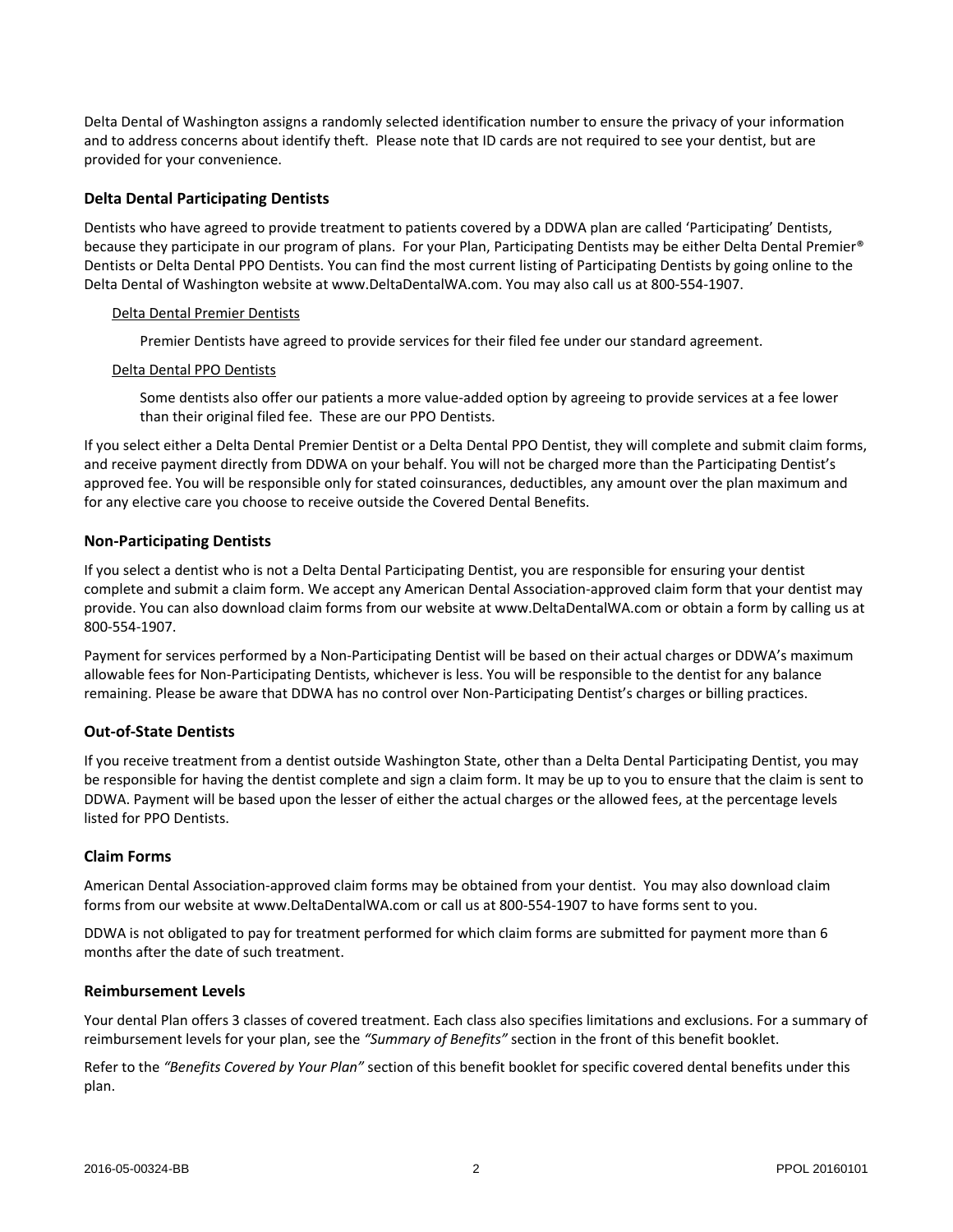#### **Reimbursement Levels for Other Procedures**

The payment level for covered dental expenses arising as a direct result of an accidental injury is 100 percent, up to the unused Plan maximum.

#### **Coinsurance**

DDWA will pay a percentage of the cost of your treatment and you are responsible for paying the balance. The part you pay is called the coinsurance. Coinsurance is payable even after your deductible is met, if applicable. See the "*Reimbursement Levels for Allowable Benefits*" section under the Summary of Benefits.

#### **Plan Maximum**

For your plan, the maximum amount payable by DDWA for Class I, II and III covered dental benefits (including Accidental Injury benefits) per Enrolled Person is \$2,000 each benefit period. Charges for dental procedures requiring multiple treatment dates are considered incurred on the date the services are completed. Amounts paid for such procedures will be applied to the Plan maximum based on the incurred date.

#### **Benefit Period**

Most dental benefits are calculated within a "benefit period," which is typically for one year. For this plan, the benefit period is the 12-month period starting the first day of January and ending the last day of December.

#### **Plan Deductible – In Network**

This Plan does not have an In Network deductible requirement.

#### **Plan Deductible - Out of Network and Out of Service Area**

Your Plan has a \$50 deductible per Enrolled Person each benefit period. This means that from the first payment or payments DDWA makes for covered dental benefits, a deduction of \$50 is taken. This deduction is owed to the provider by you. Once each Enrolled Person has satisfied the deductible during the benefit period, no further deduction will be taken for that Enrolled Person until the next benefit period. The maximum deductible for all members of a family (Enrolled Employee and 1 or more Enrolled Dependents) each benefit period is 3 times the individual deductible. This means that the maximum amount that will be deducted for all members of a family during a benefit period will not exceed \$150. Once a family has satisfied the maximum deductible amount during the benefit period, no further deduction will apply to any member of that family until the next benefit period.

The annual deductible is waived for:

- Class I covered dental benefits
- Accidental Injury benefits

#### **Employee Eligibility, Enrollment, and Termination**

Participants are all full-time Eligible Employees working under a collective bargaining agreement of Local 15 of the International Alliance of Theatrical and Stage Employees.

Eligible Employees become Enrolled Employees once they have fully completed the enrollment process and DDWA has received the employer contributions for their enrollment.

New employees are eligible to enroll in this Plan on the first day of the calendar month following accumulation, in two consecutive months, of 180 hours in the Eligible Employee's Hour Bank. The monthly deduction for continuing eligibility shall be reduced from 120 hours per month to 90 hours per month. This means between the hours reported by your employer and the hours in your bank, you must have 90 hours to provide yourself with a month of coverage. For the work month of April, 90 hours will be deducted from your bank to provide June eligibility.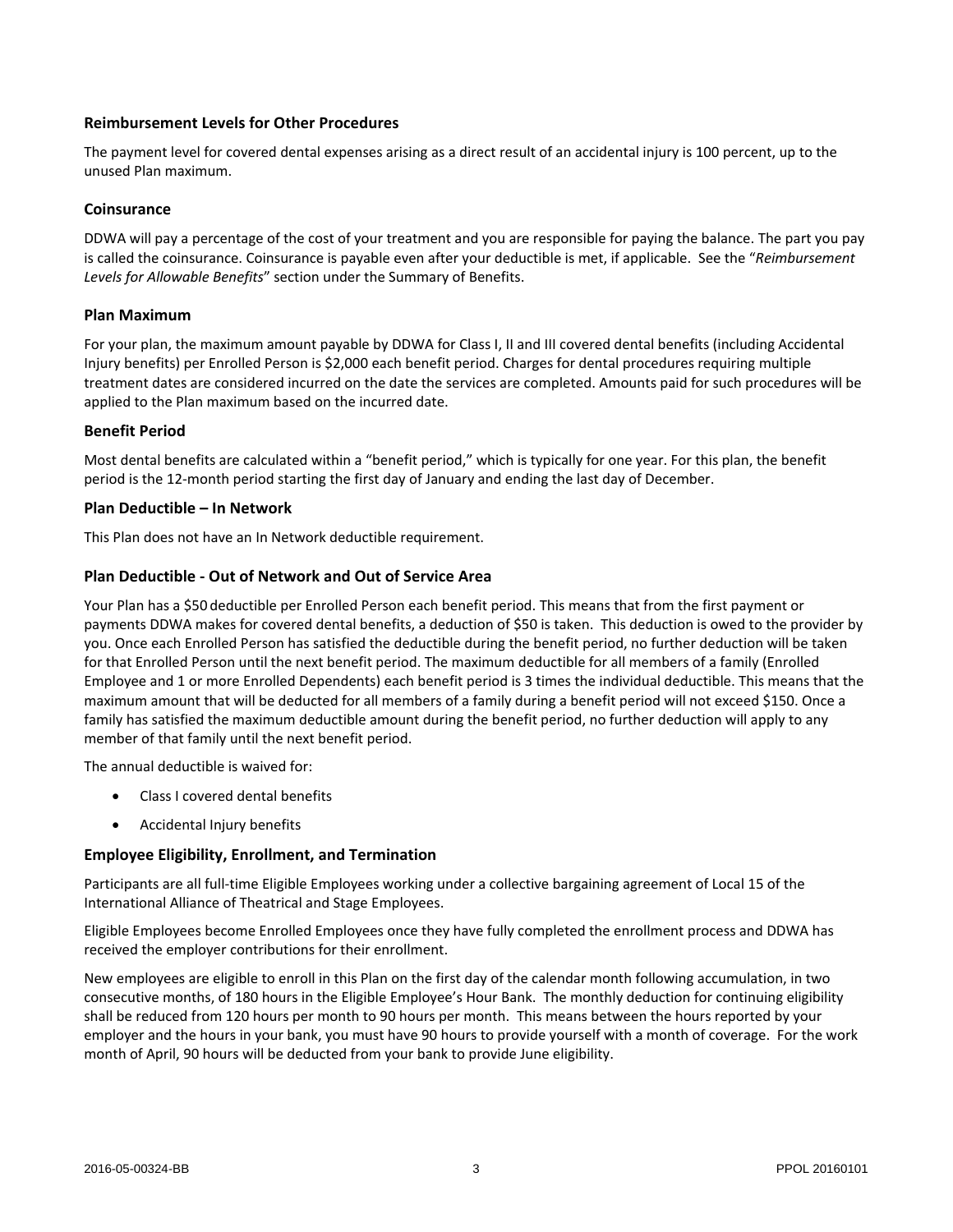You must complete the enrollment process in order to receive benefits. DDWA must receive completed enrollment information within 60 days of employee's Eligibility Date. If the enrollment information is not received within 60 days, enrollment will not be accepted until the next Open Enrollment Period.

Eligibility and Coverage terminates at the end of the month in which you cease to be an employee, or at the end of the month for which a timely payment of monthly Premiums was made by Group on your behalf to DDWA, or upon termination of Group's Contract with DDWA, whichever occurs first.

In the event of a suspension or termination of compensation directly or indirectly as a result of a strike, lockout, or other labor dispute, an Enrolled Employee may remain enrolled by paying the applicable Premium directly to the employer for a period not to exceed 6 months. Payment of Premiums must be made when due, or DDWA may terminate the coverage.

The benefits under your DDWA dental Plan may be continued provided you are eligible for Federal Family and Medical Leave Act (FMLA) and you are on a leave of absence that meets the FMLA criteria. For further information, contact your employer.

#### **Dependent Eligibility, Enrollment and Termination**

Eligible Dependents are your spouse or domestic partner and children of yours, your spouse or your domestic partner, from birth through age 25. Children include biological children, stepchildren, foster children and adopted children. Spouses and children of Dependents are not eligible for coverage under this plan.

Non-registered domestic partnership is a relationship whereby 2 people:

- a) Share the same regular and permanent residence;
- b) Have a close personal committed relationship;
- c) Are jointly responsible for "basic living expenses" such as food, shelter and similar expenses;
- d) Are not married to anyone;
- e) Are each 18 years of age or older;
- f) Are not related by blood closer than would bar marriage in their state of residence;
- g) Were mentally competent to consent to contract when the domestic partnership began; and
- h) Are each other's sole domestic partner and are responsible for each other's common welfare.

Eligible Dependents may not enroll in this Plan unless the employee is an Enrolled Employee.

A child will be considered an Eligible Dependent as an adopted child if 1 of the following conditions are met: 1) the child has been placed with the eligible Enrolled Employee for the purpose of adoption under the laws of the state in which the employee resides; or 2) the employee has assumed a legal obligation for total or partial support of the child in anticipation of adoption. When additional Premium is not required, we encourage enrollment as soon as possible to prevent delays in claims processing. See the *"Special Enrollment"* section for additional information.

Coverage for an enrolled dependent child who attains the limiting age while covered under this Plan will not be terminated if the child is and continues to be both 1) incapable of self-sustaining employment by reasons of a developmental disability (attributable to intellectual disability or related conditions which include cerebral palsy, epilepsy, autism, or another neurological condition which is closely related to intellectual disability or which requires treatment similar to that required for intellectually disabled individuals) or physical handicap; and 2) chiefly dependent upon the Enrolled Person for support and maintenance. Continued coverage requires that proof of incapacity and dependency be furnished to DDWA within 31 days of the dependent's attainment of the limiting age. DDWA reserves the right to periodically verify the disability and dependency but not more frequently than annually after the first 2 years.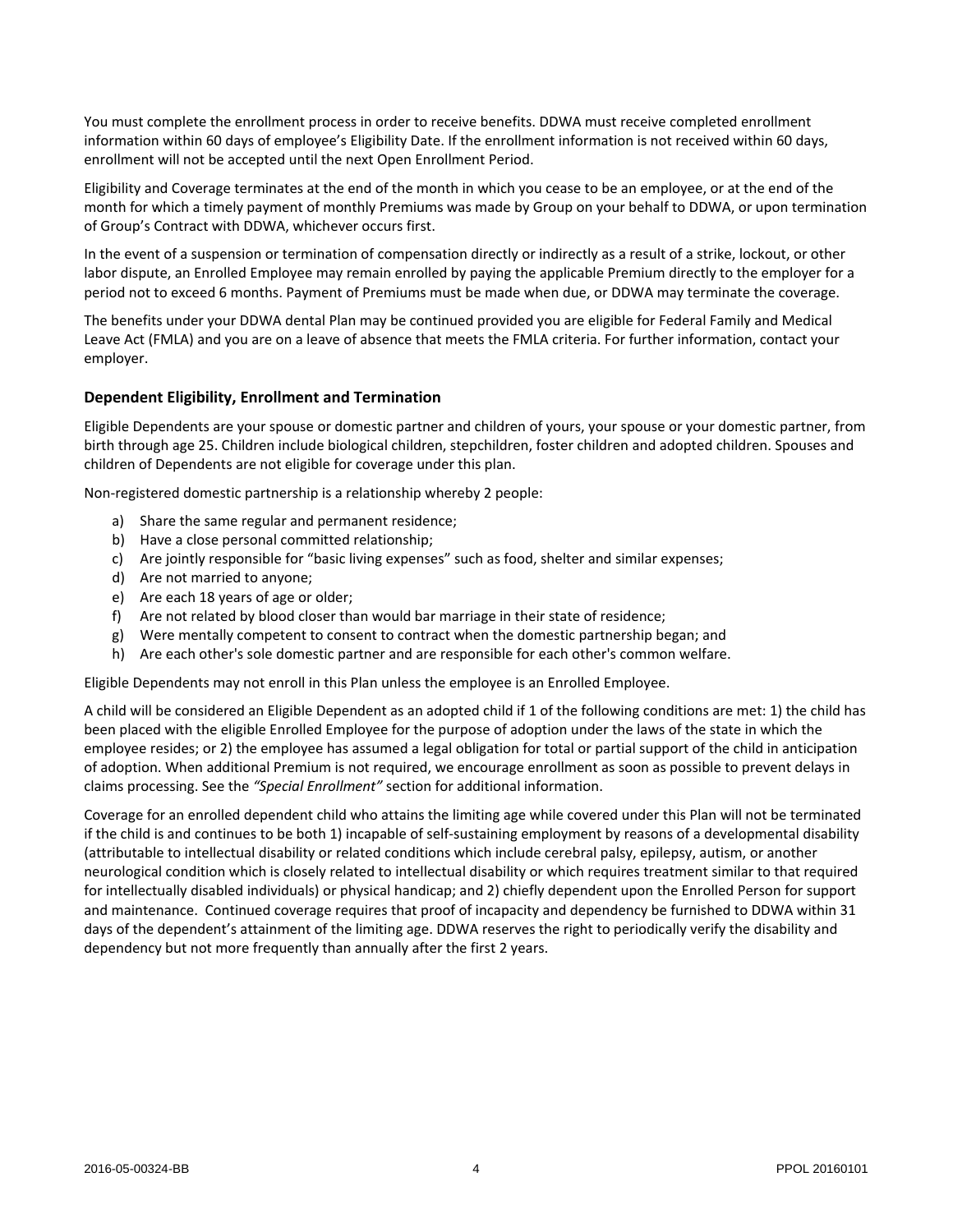The Plan also provides coverage for a child pursuant to the terms of a Qualified Medical Child Support Order (QMCSO), even if the parent does not have legal custody of the child or the child is not dependent on the parent for support. This applies regardless of any enrollment season restrictions that might otherwise exist for dependent coverage. A QMCSO may be either a National Medical Child Support Notice issued by a state child support agency or an order or judgment from a state court or administrative body directing the company to cover a child under the Plan. Federal law provides that a QMCSO must meet certain form and content requirements to be valid. If the parent is not enrolled in this Plan, the parent must enroll for coverage for both the parent and the child. If the plan receives a valid QMCSO and the parent does not enroll the dependent child, the custodial parent or state agency may do so. A child who is eligible for coverage through a QMCSO may not enroll their spouse or dependents for coverage under the plan.

Unless otherwise indicated, an Enrolled Dependent shall cease to be enrolled in this Plan on the last day of the month of the Enrolled Employees employment, or when the person no longer meets the definition of an Eligible Dependent, or the end of the calendar month for which Group has made timely payment of the monthly Premiums on behalf of the Enrolled Employee to DDWA, or upon termination of Group's Contract with DDWA, whichever occurs first.

An enrolled dependent may terminate coverage at the renewal or extension of the dental plan or at open enrollment only, unless changes are allowed following a qualifying event. Once an enrolled dependent's coverage is terminated, the coverage cannot be reinstated unless there is a qualifying event as defined in the "*Special Enrollment"* section.

A new family member, with the exception of newborns, adopted children and foster children, should be enrolled on the first day of the month following the date he or she qualifies as an Eligible Dependent (see "*Special Enrollment"*).

A newborn shall be covered from and after the moment of birth, and an adopted child or child placed in anticipation of adoption shall be covered from the date of assumption of a legal obligation for total or partial support or upon placement. A foster child is covered from the time of placement. When additional Premium is not required, we encourage enrollment as soon as possible to prevent delays in claims processing but coverage will be provided in any event. Dental coverage provided includes, but is not limited to, coverage for congenital anomalies of infant children. See the *"Special Enrollment"* section for additional information.

Eligible Employees who choose not to enroll an Eligible Dependent during the initial enrollment period of the dental Plan may enroll the Eligible Dependent only during an open enrollment, except under special enrollment.

#### **Special Enrollment Periods**

Enrollment is allowed at Open Enrollment times, and also during Special Enrollment Periods, which are triggered by the following situations:

#### 1. **Loss of Other Coverage**

If you and/or your Eligible Dependents involuntarily lose coverage under another dental plan, you may apply for coverage under this Plan if the following applies:

- You declined enrollment in this Plan.
- You lose eligibility in another health Plan or your coverage is terminated due to the following:
	- o Legal separation or divorce
	- o Cessation of dependent status
	- o Death of Employee
	- o Termination of employment or employer contributions
	- o Reduction in hours
	- $\circ$  Loss of individual or group market coverage because of move from Plan area or termination of benefit plan
	- o Exhaustion of COBRA coverage
- Your application to enroll in this Plan is received by DDWA within 31 days of losing other coverage. Coverage will be effective the first day of the month following receipt of application.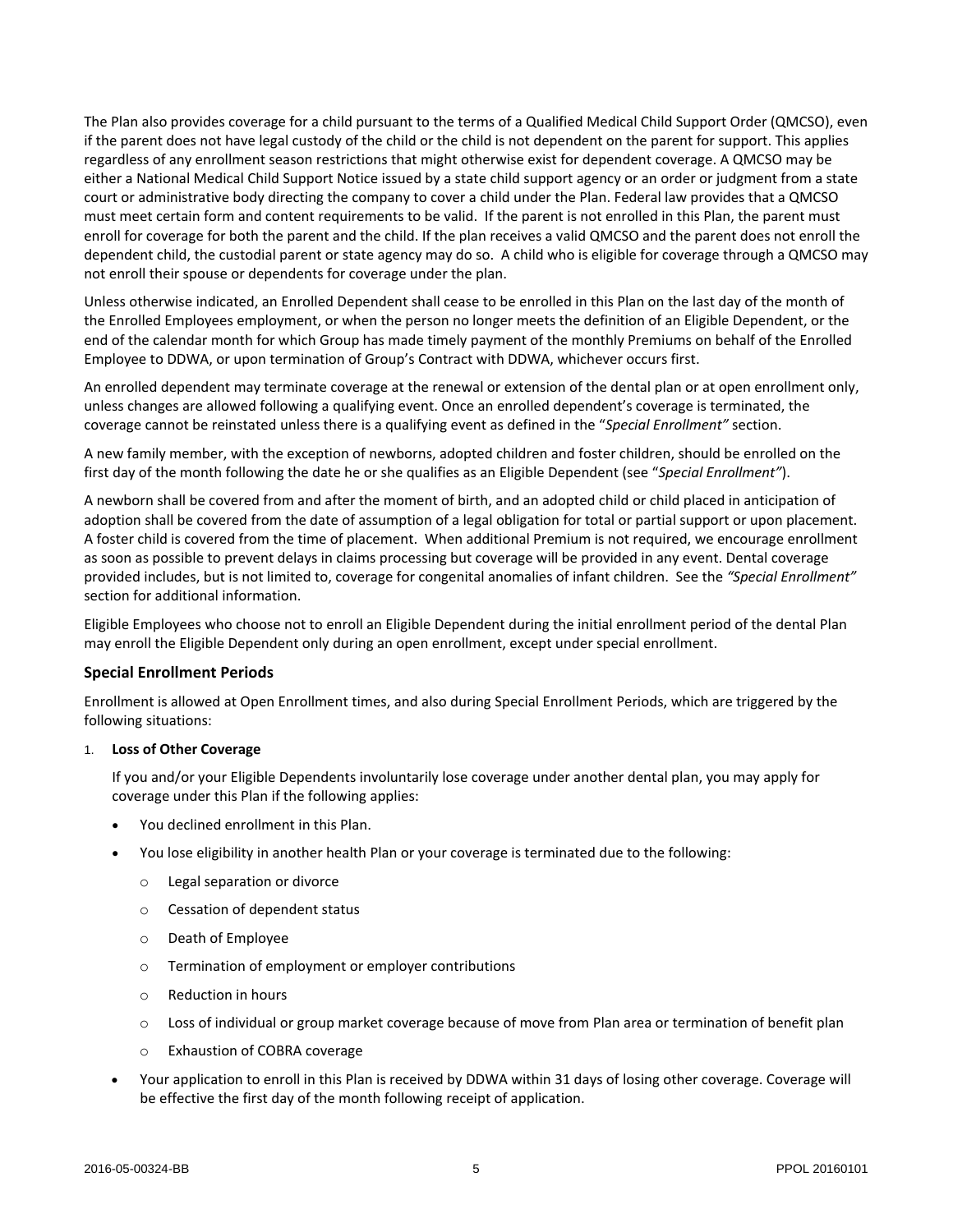If these conditions are not met, you must wait until the next Open Enrollment Period to apply for coverage.

DDWA or Group may require confirmation that when initially offered coverage the Eligible Person submitted a written statement declining because the Eligible Person or Eligible Dependent has other coverage. DDWA requests that application for coverage under this Plan must be made within 31 days of the termination of previous coverage. If an additional Premium for coverage is required and enrollment and payment is not completed within the 31 days, such Eligible Dependent may be enrolled during the next Open Enrollment.

#### 2. **Marriage, Birth or Adoption**

If you declined enrollment in this Plan, you may apply for coverage for yourself and your Eligible Dependents in the event of marriage, birth of a child, or when you or your spouse assume legal obligation for total or partial support or upon placement of a child in anticipation of adoption.

 Marriage or Domestic Partner Registration — DDWA requests the application for coverage be made within 31 days of the date of marriage/registration. If enrollment and payment are not completed within the 31 days, the Eligible Dependent may be enrolled during the next open enrollment.

DDWA considers the terms spouse, marriage, marital, husband, wife, widow, widower, next of kin and family to apply equally to domestic partnerships or individuals in domestic partnerships, as well as to marital relationships and married persons. References to dissolution of marriage will apply equally to domestic partnerships that have been terminated, dissolved or invalidated. Where necessary, gender-specific terms such as husband and wife used in any part of this benefit booklet will be considered as gender neutral and applicable to individuals in domestic partnerships. DDWA and the group will follow all applicable state and federal requirements, including any applicable regulations.

- $Birth  $-$  A newborn shall be covered from and after the moment of birth. DDWA requests the application for$ </u> coverage be made within 90 days of the date of birth. If an additional Premium for coverage is required and enrollment and payment is not completed within 90 days, the Eligible Dependent may be enrolled during the next open enrollment.
- Adoption —DDWA requests the application for coverage be made within 90 days of the date of assumption of a legal obligation for total or partial support or upon placement of the child in anticipation of adoption. If an additional Premium for coverage is required and enrollment and payment is not completed within the 90 days, the Eligible Dependent may be enrolled during the next open enrollment.

#### **Extension of Benefits**

In the event a person ceases to be eligible for enrollment, or ceases to be enrolled, or in the event of termination of this Plan, DDWA shall not be required to pay for services beyond the termination date. An exception will be made for the completion of procedures requiring multiple visits that were started while coverage was in effect, are completed within 21 days of the termination date, and are otherwise benefits under the terms of this Plan.

#### **How to Report Suspicion of Fraud**

If you suspect a dental provider, an insurance producer or an individual might be committing insurance fraud, please contact DDWA at 800-554-1907. You may also want to alert any of the appropriate law enforcement authorities including:

- The National Insurance Crime Bureau (NICB). You can reach the NICB at 800-835-6422 (callers do not have to disclose their names when reporting fraud to the NICB).
- The Office of the Insurance Commissioner (OIC) at 360-725-7263 or go to www.insurance.wa.gov for more information.

## **Consolidated Omnibus Budget Reconciliation Act (COBRA)**

Federal Health Benefit Continuation Provision Applicable to the Theatrical and Stage Employees Health and Welfare Trust – Local 15 group health care plan. (Part of The Consolidated Omnibus Budget Reconciliation Act known as "COBRA." Public Law 99-272 and as Amended by Public Law 104-191.)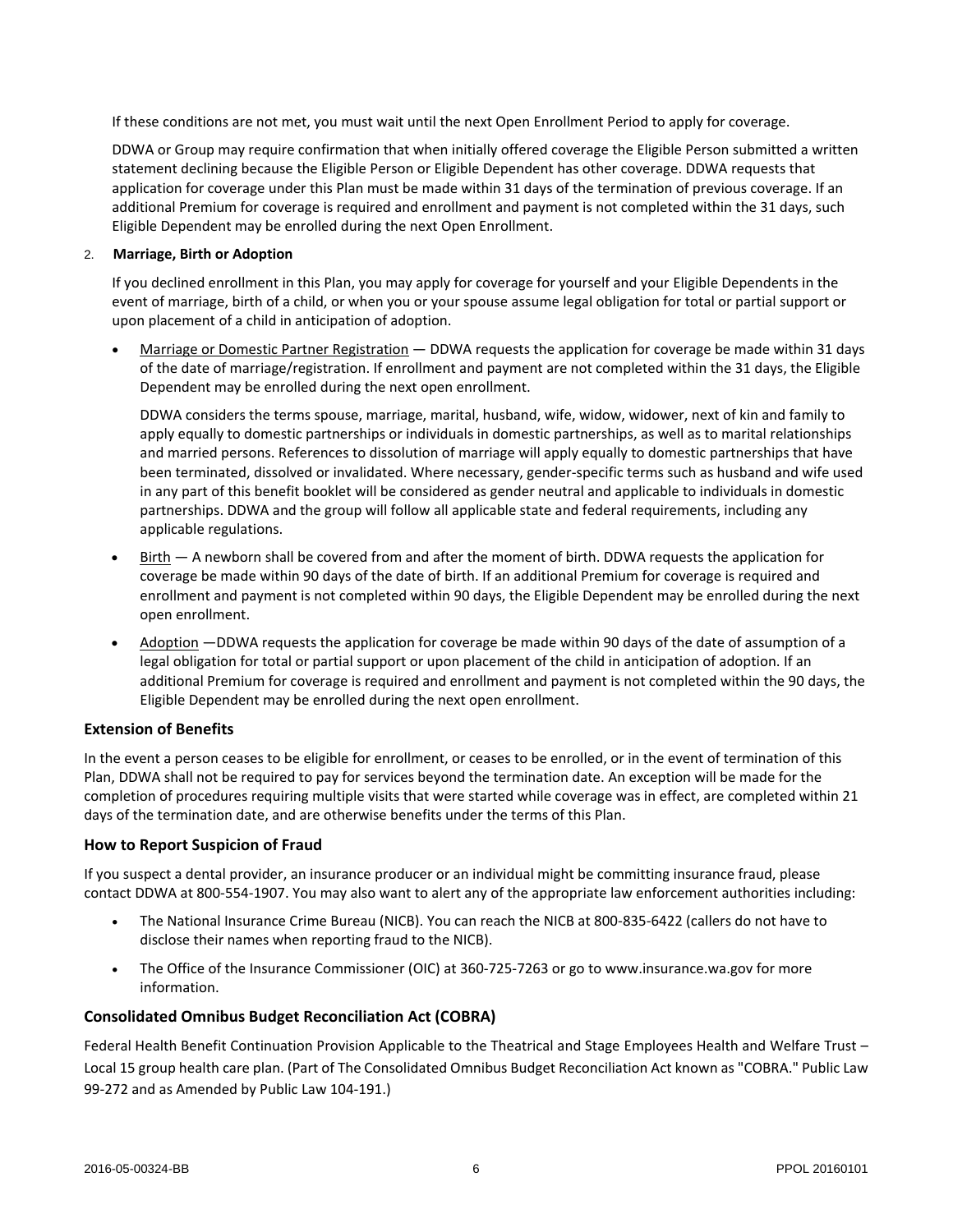An employee (and his/her family members) employed by Theatrical and Stage Employees Health and Welfare Trust – Local 15 affected by the above law, should be aware of the following terms, conditions and limitations of this law as it applies to temporary continuation of group health care coverage upon the occurrence of certain qualifying events. The following benefits are available as a medical/dental package only. Medical coverage may be purchased separately; dental coverage must be purchased in a package.

An employee of an employer covered by Theatrical and Stage Employees Health and Welfare Trust – Local 15 Dental Plan, has a right to choose this continuation coverage if group dental coverage is lost because of a reduction in hours of employment or the termination of employment for reasons other than gross misconduct on the part of the employee.

The spouse of an employee covered by Theatrical and Stage Employees Health and Welfare Trust – Local 15 Dental Plan, has the right to choose continuation coverage for himself or herself if group dental coverage under Theatrical and Stage Employees Health and Welfare Trust – Local 15 Dental Plan is lost for any of the following four reasons:

- 1. The death of his or her spouse;
- 2. A termination of the spouse's employment (for reasons other than gross misconduct) or reduction in the spouse's hours of employment;
- 3. Divorce or legal separation from the spouse; or
- 4. The spouse becomes entitled to Medicare.

In the case of a child of an employee covered by Theatrical and Stage Employees Health and Welfare Trust – Local 15 Dental Plan, he or she has the right to choose continuation coverage if group dental coverage under Theatrical and Stage Employees Health and Welfare Trust – Local 15 Dental Plan is lost for any of the following five reasons:

- 1. The death of a parent;
- 2. The termination of a parent's employment (for reasons other than gross misconduct) or reduction in a parent's hours of employment with his or her employer;
- 3. Parents' divorce or legal separation;
- 4. A parent becomes entitled to Medicare; or
- 5. A child ceases to be an "eligible dependent" under Theatrical and Stage Employees Health and Welfare Trust – Local 15 Dental Plan

Under the law, the employee or a family member has the responsibility to inform the employer of a divorce, legal separation or a child losing dependent status under Theatrical and Stage Employees Health and Welfare Trust – Local 15 Dental Plan.

When the employer is notified that one of these events has happened, the employer will in turn notify the employee of his or her right to choose continuation coverage. Under the law, the employee has up to 60 days from the date he or she would lose coverage because of one of the events described above to inform the employer that continuation coverage has been chosen.

If continuation coverage is chosen, it is retroactive to the date group dental coverage was lost. If continuation coverage is not chosen, the group dental coverage will end.

If continuation coverage is chosen, the employer is required to give the employee coverage which, as of the time coverage is being provided, is identical to the coverage provided under the plan to similarly situated employees or family members. The law requires that the employee be afforded the opportunity to maintain continuation coverage for three years unless the loss of group dental coverage was because of a termination of employment or reduction in hours. In that case, the required continuation coverage period is 18 months.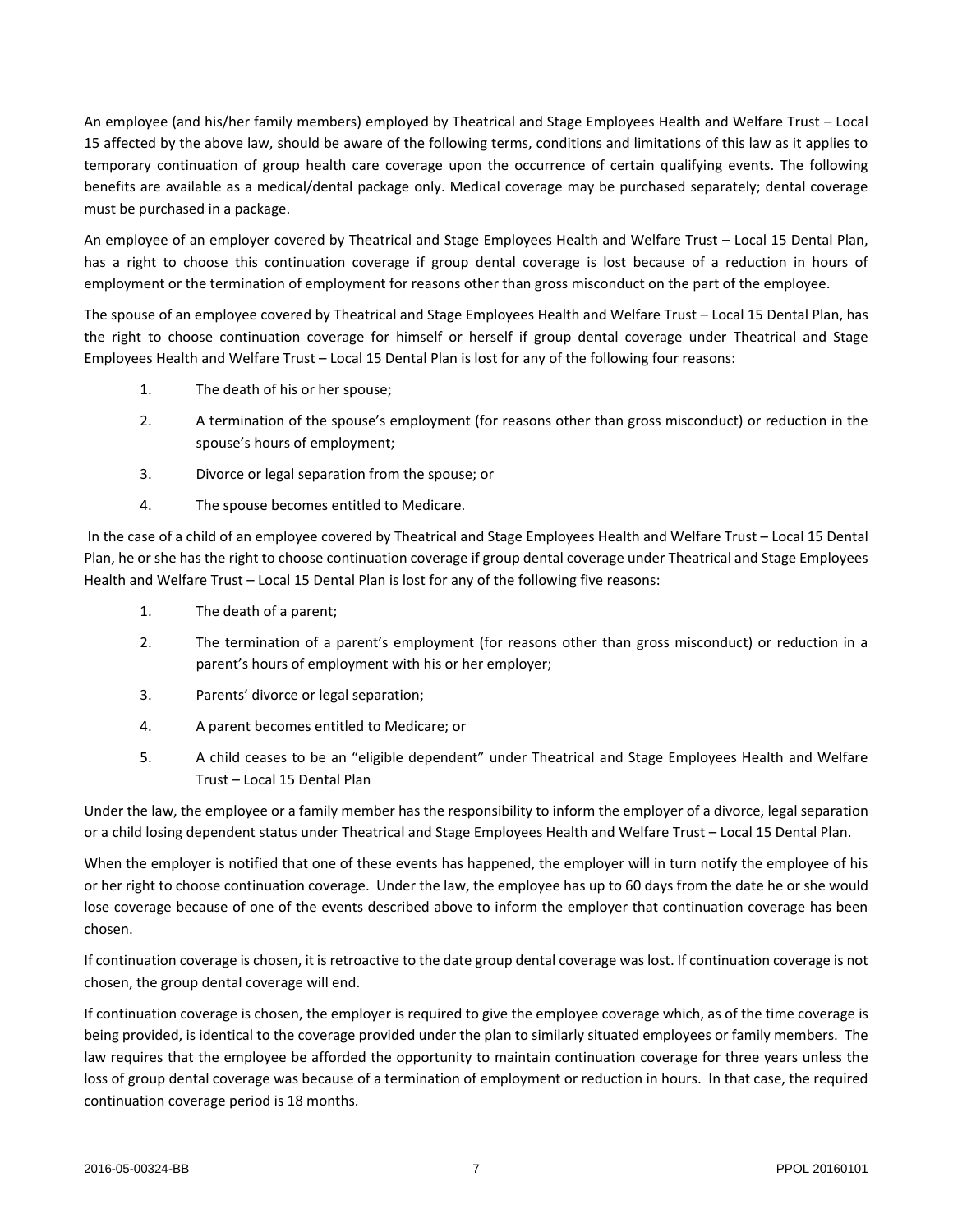Dependents are eligible to continue coverage for 18 months when coverage is lost due to the employee's termination of employment or reduction in hours. Continuation coverage is available to dependents for 36 months from other qualifying events.

If the covered employee has a child or adopts a child during the period of COBRA coverage, such employee may elect to cover that child.

Disabled individuals, either employees or dependents, who are disabled at the time the employee terminates employment or has a reduction in hours, or if disability occurs at any time during the first 60 days of COBRA coverage, are eligible for an additional 11 months of continuation coverage. The total continuation coverage period will not exceed 29 months.

Generally, COBRA participants lose coverage when they become eligible under another group plan. However, if the new plan has pre-existing limitations or exclusions, affected individuals may continue coverage under the former plan until the preexisting condition(s) is no longer limited or the continuation coverage period ends, whichever is later.

If a dependent is actively participating in COBRA and the covered employee becomes entitled to Medicare, the dependent can continue coverage for an additional 36 months from the date of Medicare entitlement. This policy can result in continuation coverage exceeding 36 months for dependents only.

COBRA payments are due within 45 days from the date of application. Payments must be made retroactively from the date of COBRA eligibility up through the current month of eligibility.

Dependents experiencing second qualifying events while under COBRA may extend coverage for an additional 18 months. The total COBRA period will not exceed 36 months from the first qualifying event.

Continuation coverage may be ended according to the law for any of the following reasons:

- 1. The employer no longer provides group dental coverage to any of its employees;
- 2. The premium for continuation coverage is not paid, or not paid on time, as provided by law;
- 3. The employee/dependent becomes covered under another group health care plan;
- 4. The employee becomes entitled to Medicare; or
- 5. The spouse is divorced from a covered employee and subsequently remarries and is covered under the new spouse's group dental plan.

Proof of insurability is not required to choose continuation coverage. However, under the law, the employee may have to pay all or part of the premium for the continuation coverage.

This new law applies to the Theatrical and Stage Employees Health and Welfare Trust – Local 15 Group Dental Plan only for qualifying events which occur on or after January 1, 1987.

#### **Health Insurance Portability and Accountability Act (HIPAA)**

Delta Dental of Washington is committed to protecting the privacy of your dental health information.

The Health Insurance Portability and Accountability Act (HIPAA) requires DDWA to alert you of the availability of our Notice of Privacy Practices, which you may view and print by visiting www.DeltaDentalWA.com. You may also request a printed copy by calling DDWA at 800-554-1907.

#### **Uniformed Services Employment & Re-Employment Rights Act (USERRA)**

Employees who join a branch of military service have the right to continue dental coverage for up to 24 months by paying the monthly Premiums, even if they are employed by groups that are too small to comply with COBRA. For further information on your rights under this act, please contact your legal counsel.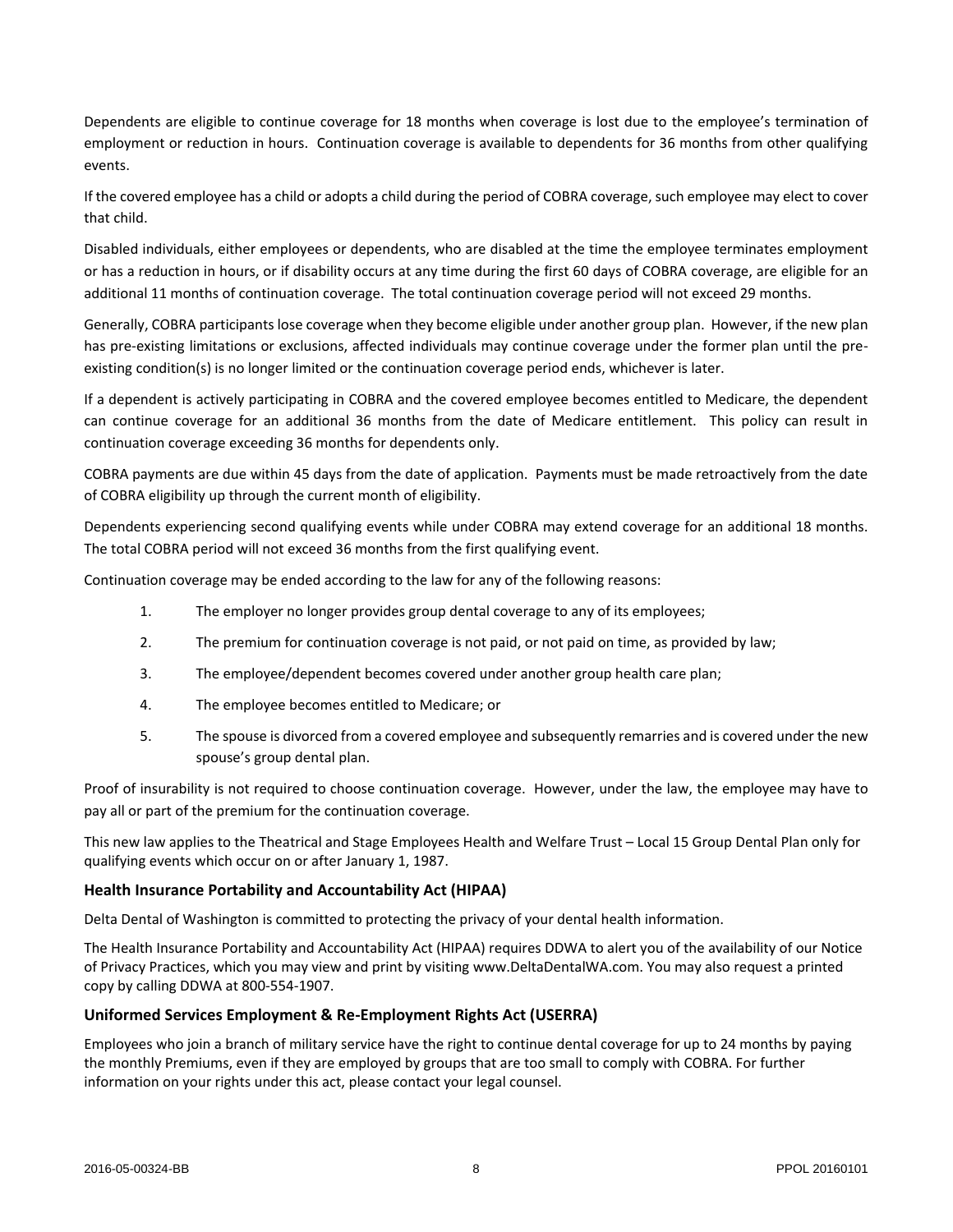#### **Conversion Option**

If your dental coverage stops because your employment or eligibility ends, the group policy ends, or there is an extended strike, or lockout or labor dispute, you may apply directly to DDWA to convert your coverage to a Delta Dental Individual plan. You must apply within 31 days after termination of your group coverage or 31 days after you receive notice of termination of coverage, whichever is later. The benefits and premium costs of a Delta Dental Individual plan may be different from those available under your current plan. You may learn about our Individual Plans and apply for coverage online at DeltaDentalCoversMe.com or by calling 888-899-3734.

#### **Necessary vs. Not Covered Treatment**

Your dentist may recommend a treatment plan that includes services which may not be covered by this Plan. Prior to treatment, you and your dentist should discuss which services may not be covered as well as any fees that are your responsibility. For further information see the "Confirmation of Treatment and Cost" section.

# **Benefits Covered By Your Plan**

The following are the covered dental benefits under this Plan and are subject to the limitations and exclusions (refer also to *"General Exclusions"* section) contained in this benefit booklet. Such benefits *(as defined)* are available only when provided by a licensed dentist or other licensed professional when appropriate and necessary as determined by the standards of generally accepted dental practice and DDWA.

**Note***: Please be sure to consult your provider before treatment begins regarding any charges that may be your responsibility***.**

The amounts payable by DDWA for covered dental benefits are described on your Summary of Benefits section of this benefit booklet.

# **Class I Benefits**

#### **Class I Diagnostic**

#### **Covered Dental Benefits**

- Diagnostic evaluation for routine or emergency purposes
- X-rays

#### **Limitations**

- Comprehensive or detailed and extensive oral evaluation is covered once in the patient's lifetime by the same dentist. Subsequent comprehensive or detailed and extensive oral evaluation from the same dentist is paid as a periodic oral evaluation.
- Routine evaluation is covered twice in a benefit period. Routine evaluation includes all evaluations except limited, problem-focused evaluations.
- Limited problem-focused evaluations are covered twice in a benefit period.
- A complete series or a panoramic X-ray is covered once in a 3-year period from the date of service.
	- o Any number or combination of X-rays, billed for the same date of service, which equals or exceeds the allowed fee for a complete series, is considered a complete series for payment purposes.
- Supplementary bitewing X-rays are covered twice in a benefit period.
- Diagnostic services and X-rays related to temporomandibular joints (jaw joints) are not a paid covered benefit under Class I benefits.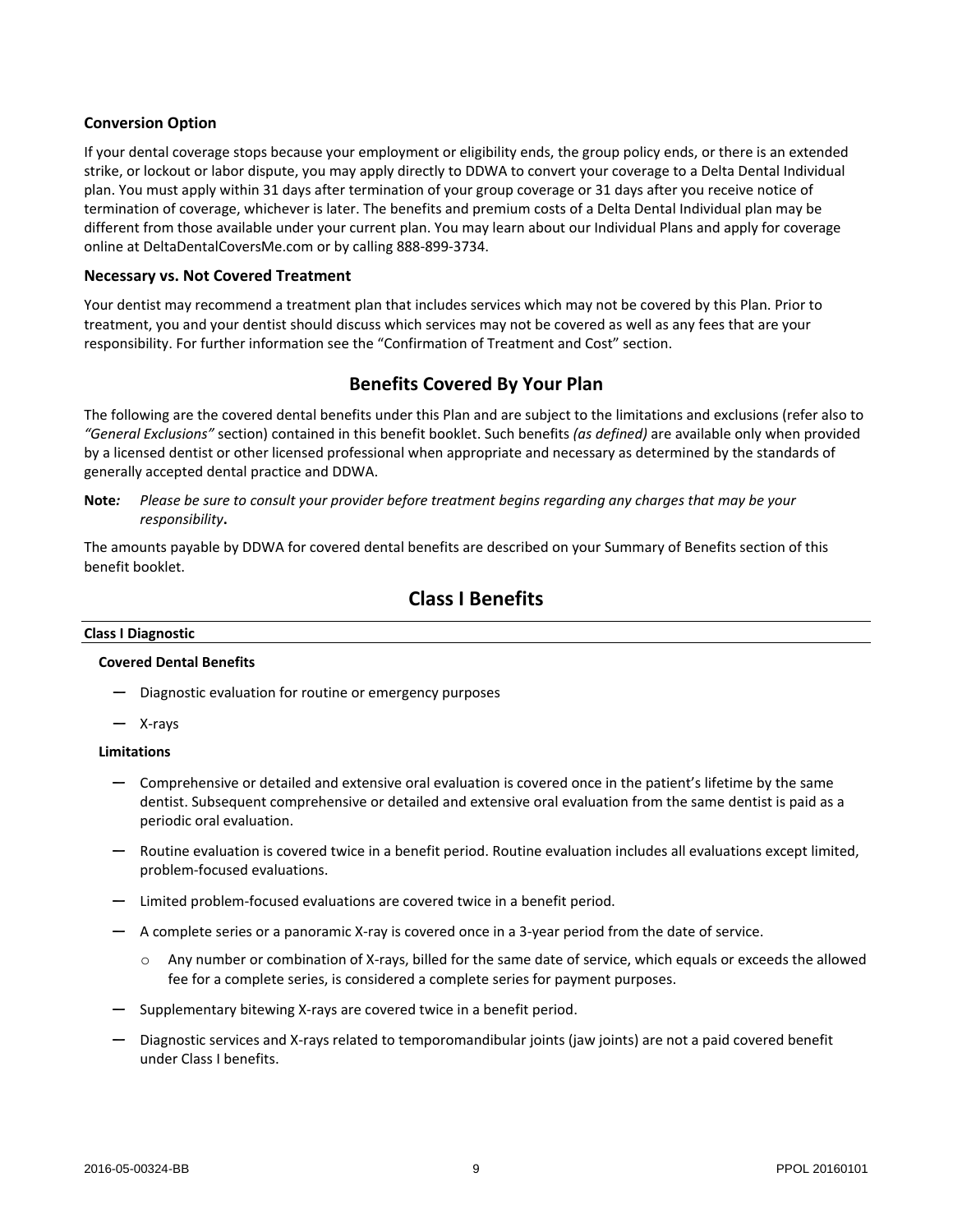#### **Exclusions**

- Consultations
- Study models

#### **Class I Preventive**

#### **Covered Dental Benefits**

- Prophylaxis (cleaning)
- Periodontal maintenance
- Sealants
- Topical application of fluoride including fluoridated varnishes
- Space maintainers
- Preventive resin restoration

#### **Limitations**

- Any combination of prophylaxis and periodontal maintenance is covered twice in a benefit period.
	- o Periodontal maintenance procedures are covered only if a patient has completed active periodontal treatment.
- Under certain conditions of oral health, prophylaxis or periodontal maintenance (*but not both*) *may be* covered up to a total of 4 times in a benefit period.\*
- **\*Note**: *These benefits are available only under certain conditions of oral health. It is strongly recommended that you have your dentist submit a Confirmation of Treatment and Cost request to determine if the treatment is a covered dental benefit. A Confirmation of Treatment and Cost is not a guarantee of payment. See the "Confirmation of Treatment and Cost" section" for additional information.*
	- Topical application of fluoride is limited to 2 covered procedures in a benefit period.
	- Sealants:
		- o Available for children through age 14.
		- o If eruption of permanent molars is delayed, sealants will be allowed if applied within 12 months of eruption with documentation from the attending Dentist.
		- o Payment for application of sealants will be for permanent molars with no restorations (includes preventive resin restorations) on the occlusal (biting) surface.
		- o The application of a sealant is a covered dental benefit once in a 3-year period per tooth from the date of service.
	- Space maintainers are covered once in a patient's lifetime for the same missing tooth or teeth through age 17.
	- Preventive resin restorations:
		- o Available for children through age 14.
		- $\circ$  If eruption of permanent molars is delayed, preventive resin restorations will be allowed if applied within 12 months of eruption with documentation from the attending Dentist.
		- o Payment for a preventive resin restoration will be for permanent molars with no restorations on the occlusal (biting) surface.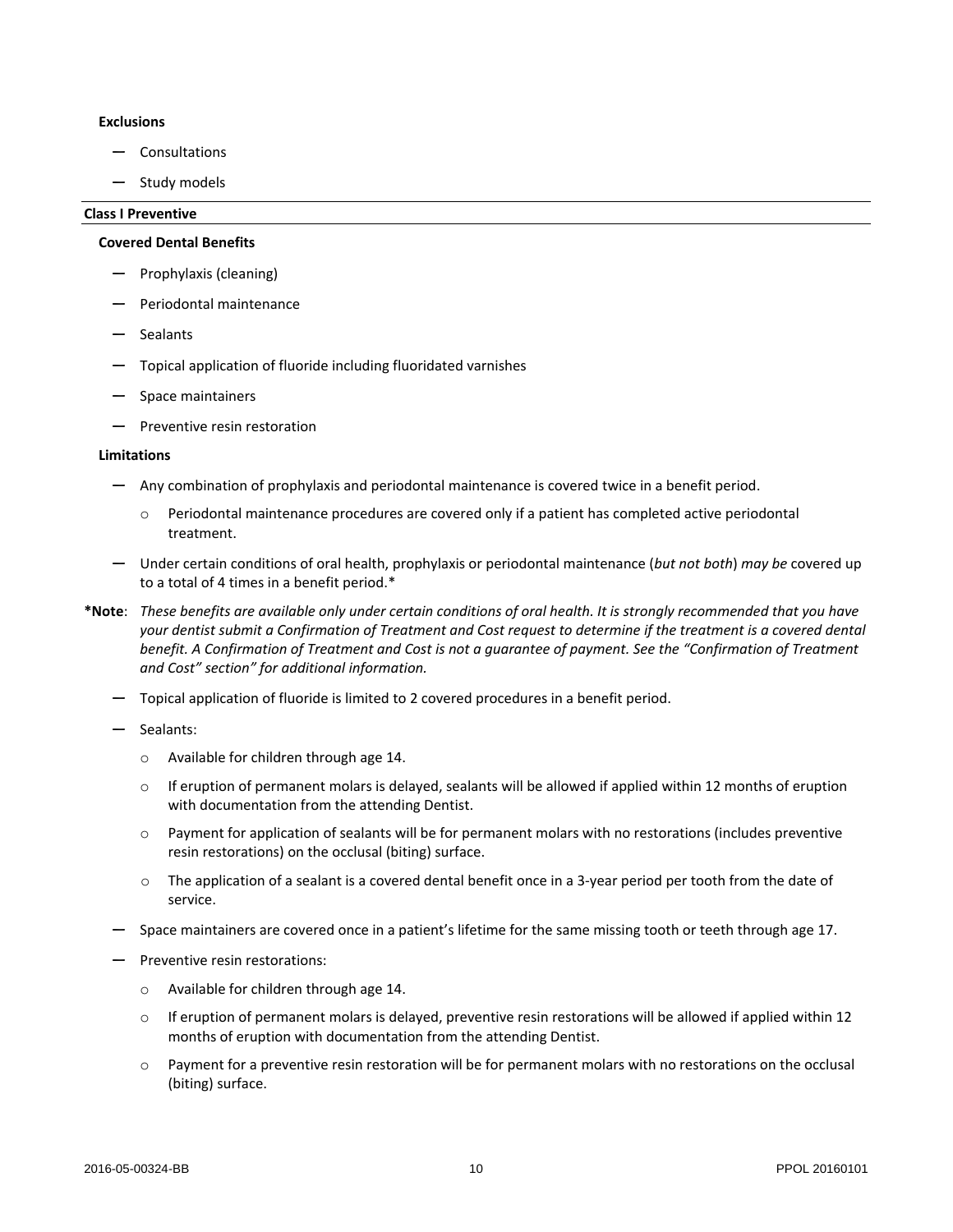- $\circ$  The application of a preventive resin restoration is a covered dental benefit once in a 3-year period per tooth from the date of service.
- $\circ$  The application of preventive resin restoration is not a paid covered benefit for 3 years after a sealant or preventive resin restoration on the same tooth from the date of service.
- $\circ$  The application of preventive resin restoration is not a paid covered benefit after a sealant or preventive resin restoration on the same tooth.

#### **Exclusions**

— Plaque control program (oral hygiene instruction, dietary instruction and home fluoride kits)

# **Class II Benefits**

#### **Class II Sedation**

#### **Covered Dental Benefits**

- General Anesthesia
- Intravenous Sedation

#### **Limitations**

- General Anesthesia and Intravenous Sedation is a Covered Dental Benefit when administered by a licensed Dentist or other Licensed Professional who meets the educational, credentialing and privileging guidelines established by the Dental Quality Assurance Commission of the state of Washington or as determined by the state in which the services are provided.
- General anesthesia is covered in conjunction with certain covered endodontic, periodontic and oral surgery procedures, as determined by DDWA, or when medically necessary, for children through age 6, or a physically or developmentally disabled person, when in conjunction with Class I, II and III covered dental benefits.\*
- Intravenous sedation is covered in conjunction with certain covered endodontic, periodontic and oral surgery procedures, as determined by DDWA.
- Either general anesthesia or intravenous sedation (*but not both*) are covered when performed on the same day.
- General anesthesia or intravenous sedation is only a paid covered benefit as specifically allowed above.
- **\*Note:** *These benefits are available only under certain conditions of oral health. It is strongly recommended that you have*  your dentist submit a Confirmation of Treatment and Cost request to determine if the treatment is a covered dental *benefit. A Confirmation of Treatment and Cost is not a guarantee of payment. See the "Confirmation of Treatment and Cost" section" for additional information.*

#### **Class II Palliative Treatment**

#### **Covered Dental Benefits**

— Palliative treatment for pain

#### **Limitations**

— Postoperative care and treatment of routine post-surgical complications are included in the initial cost for surgical treatment if performed within 30 days.

#### **Class II Restorative**

#### **Covered Dental Benefits**

— Restorations (fillings)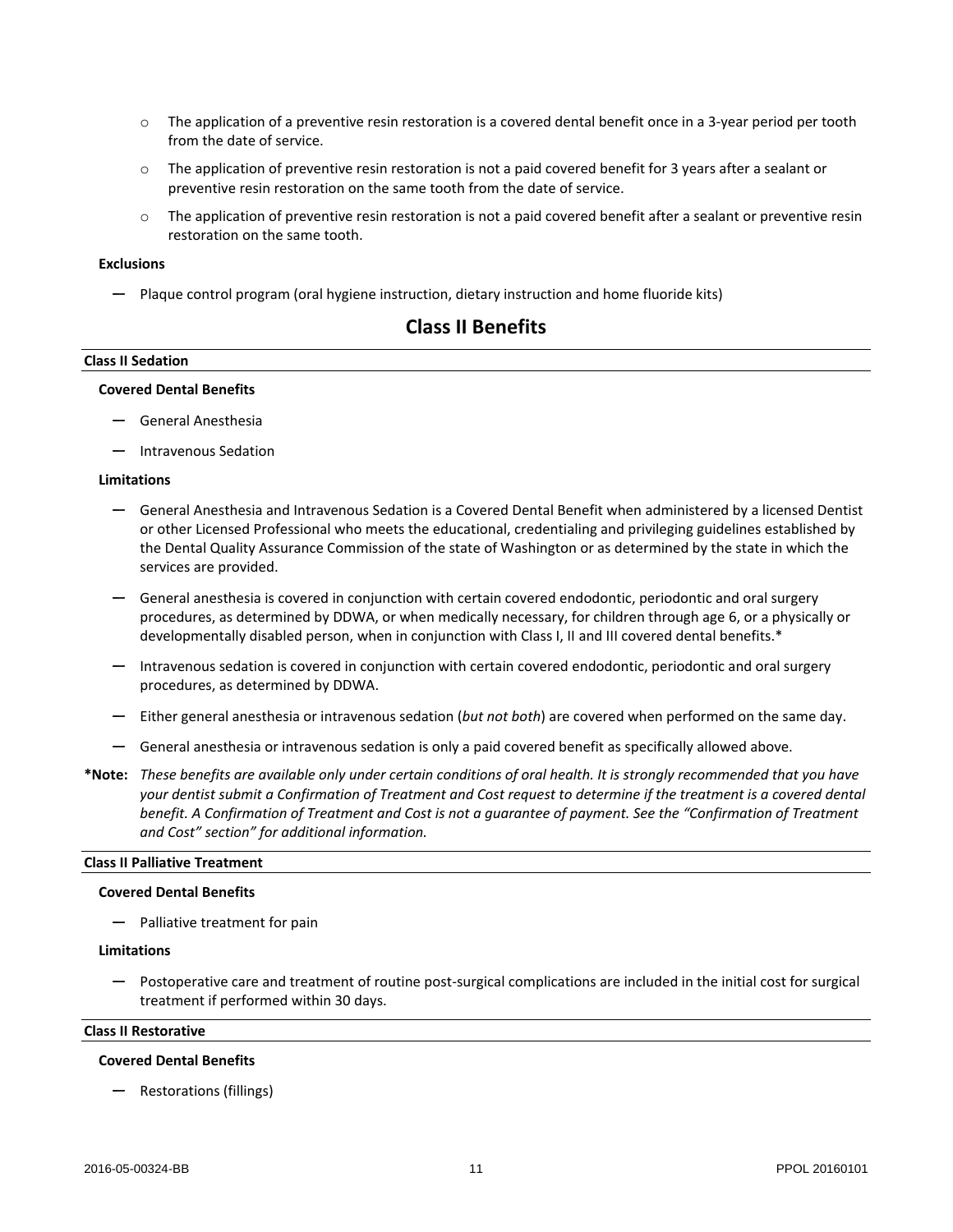— Stainless steel crowns

#### **Limitations**

- Restorations on the same surface(s) of the same tooth are covered once in a 2-year period from the date of service
- Restorations are covered for the following reasons:
	- $\circ$  Treatment of carious lesions (visible destruction of hard tooth structure resulting from the process of dental decay)
	- o Fracture resulting in significant loss of tooth structure (missing cusp)
	- o Fracture resulting in significant damage to an existing restoration
- If a resin-based composite or glass ionomer restoration is placed in a posterior tooth (except those placed in the buccal (facial) surface of bicuspids), it will be considered an elective procedure and an amalgam allowance will be made, with any difference in cost being the responsibility of the patient.
- Restorations necessary to correct vertical dimension or to alter the morphology (shape) or occlusion are not a paid covered benefit.
- Stainless steel crowns are covered once in a 2-year period from the seat date.

#### **Exclusions**

- Overhang removal
- Copings
- Re-contouring or polishing of restoration

#### **Please also see:**

— Crowns (other than stainless steel), inlays, veneers or onlays are a Class III Restorative benefit. Refer to "*Class III Restorative"* for more information regarding coverage for crowns (other than stainless steel), inlays, veneers or onlays.

#### **Class II Oral Surgery**

#### **Covered Dental Benefits**

- Removal of teeth
- Preparation of the mouth for insertion of dentures
- Treatment of pathological conditions and traumatic injuries of the mouth

#### **Exclusions**

- Bone replacement graft for ridge preservation
- Bone grafts, of any kind, to the upper or lower jaws not associated with periodontal treatment of teeth
- Tooth transplants
- Materials placed in tooth extraction sockets for the purpose of generating osseous filling

#### **Please also see:**

— *"Class II Sedation"* for Sedation information.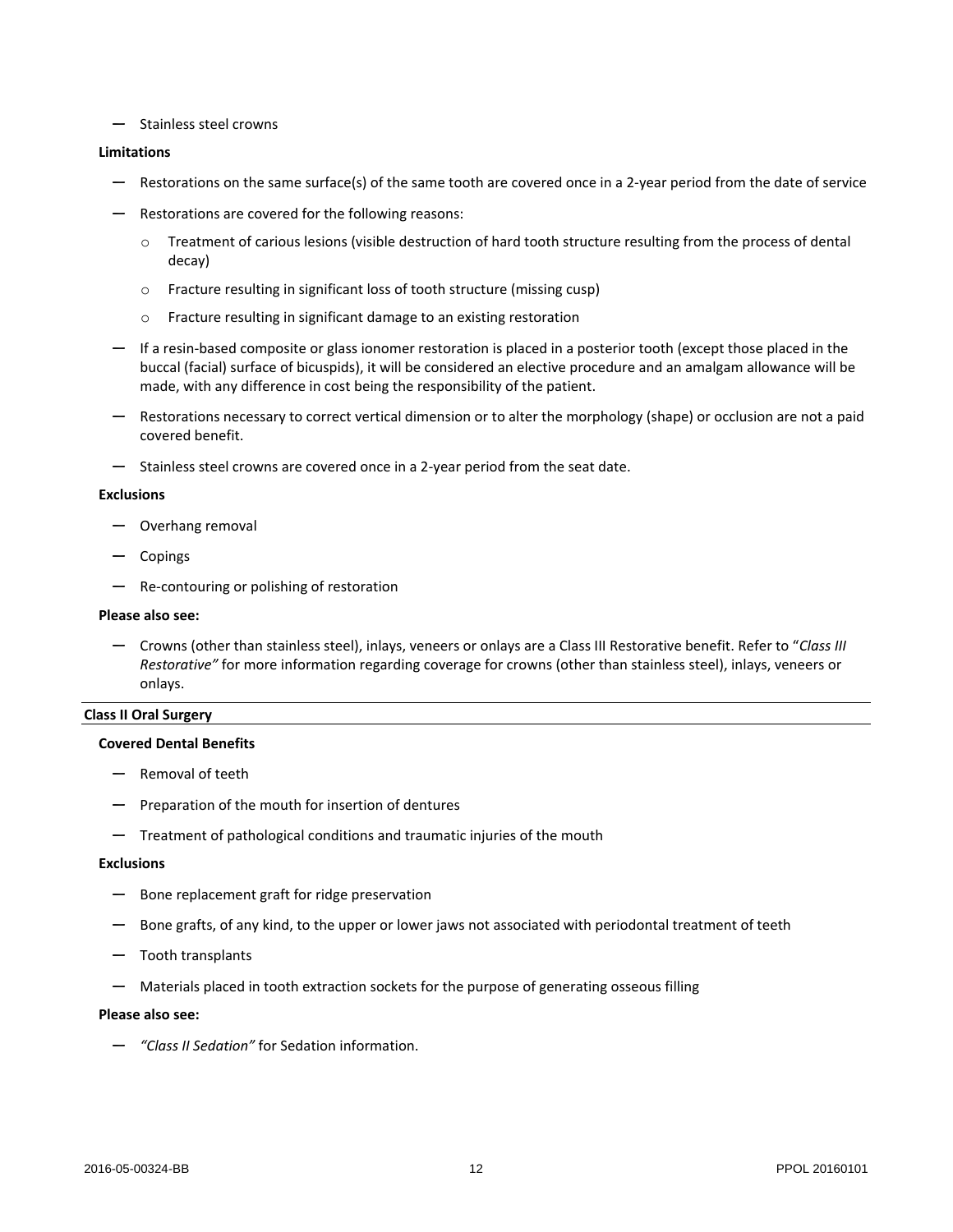#### **Class II Periodontics**

#### **Covered Dental Benefits**

- Surgical and nonsurgical procedures for treatment of the tissues supporting the teeth
- Services covered include:
	- o Periodontal scaling/root planing
	- o Periodontal surgery
	- o Limited adjustments to occlusion (8 teeth or fewer)
	- o Localized delivery of antimicrobial agents\*
	- o Gingivectomy

#### **Limitations**

- Periodontal scaling/root planing is covered once in a 36-month period from the date of service.
- Limited occlusal adjustments are covered once in a 12-month period from the date of service.
- Periodontal surgery (per site) is covered once in a 3-year period from the date of service.
	- $\circ$  Periodontal surgery must be preceded by scaling/root planing a minimum of 6 weeks and a maximum of 6 months, or the patient must have been in active supportive periodontal therapy, prior to such treatment.
- Soft tissue grafts (per site) for implants and natural teeth are covered once in a 3-year period from the date of service.
- Localized delivery of antimicrobial agents is a covered dental benefit under certain conditions of oral health such as periodontal Case Type III or IV, and 5mm (or greater) pocket depth readings.\*
	- $\circ$  Localized delivery of antimicrobial agents is limited to 2 teeth per quadrant and up to 2 times (per tooth) in a benefit period.
	- $\circ$  Localized delivery of antimicrobial agents must be preceded by scaling and root planing a minimum of 6 weeks and a maximum of 6 months, or the patient must have been in active supportive periodontal therapy, prior to such treatment.
- **\*Note:** *Some benefits are available only under certain conditions of oral health. It is strongly recommended that you have your dentist submit a Confirmation of Treatment and Cost request to determine if the treatment is a covered dental benefit. A Confirmation of Treatment and Cost is not a guarantee of payment. See the "Confirmation of Treatment and Cost (Formerly called Predeterminations)" section for additional information.*

#### **Please also see:**

- *"Class I Preventive"* for periodontal maintenance benefits.
- *"Class II Sedation*" for Sedation information.
- *"Class III Periodontics"* for occlusal equilibration and occlusal guard.

#### **Class II Endodontics**

#### **Covered Dental Benefits**

- Procedures for pulpal and root canal treatment, services covered include:
	- o Pulp exposure treatment
	- o Pulpotomy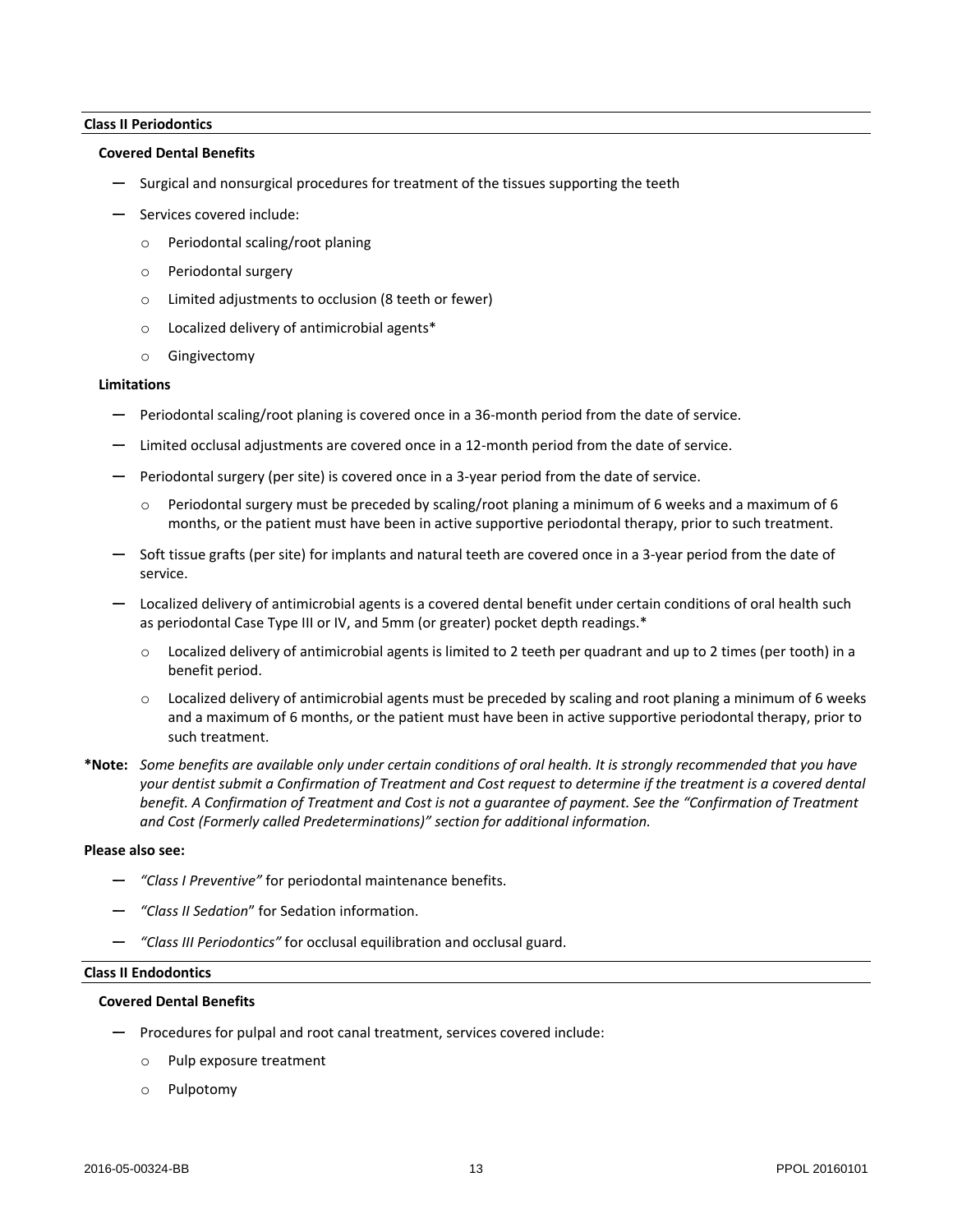— Apicoectomy

#### **Limitations**

- Root canal treatment on the same tooth is covered only once in a 2-year period from the date of service.
- Re-treatment of the same tooth is allowed when performed by a dentist other than the dentist who performed the original treatment and if the re-treatment is performed in a dental office other than the office where the original treatment was performed.

#### **Exclusions**

— Bleaching of teeth

#### **Please also see:**

— *"Class II Sedation"* for Sedation information.

# **Class III Benefits**

#### **Class III Periodontics**

**These benefits are available for patients with periodontal case type III or IV only, as determined by your Dentist. It is strongly recommended that prior to treatment you have your dentist submit a Confirmation of Treatment and Cost to determine if the planned treatment is a Covered Dental Benefit. A Confirmation of Treatment and Cost is not a guarantee of payment.**

#### **Covered Dental Benefits**

- Occlusal guard (nightguard)
- Repair and relines of occlusal guard
- Complete occlusal equilibration

#### **Limitations**

- Occlusal guard (nightguard) is covered once in a 3-year period from the date of service.
- Repair and relines done more than 6 months after the date of initial placement are covered.
- Complete occlusal equilibration is covered once in a lifetime.

#### **Class III Restorative**

#### **Covered Dental Benefits**

- Crowns, veneers, or onlays for treatment of carious lesions (visible destruction of hard tooth structure resulting from the process of removing dental decay) or fracture resulting in significant loss of tooth structure (e.g., missing cusps or broken incisal edge)
- Crown buildups
- Post and core on endodontically treated teeth

#### **Limitations**

- A crown veneer or onlay on the same tooth is covered once in a 5-year period from the seat date.
- An implant-supported crown on the same tooth is covered once in a 5-year period from the seat date of a previous crown on that same tooth.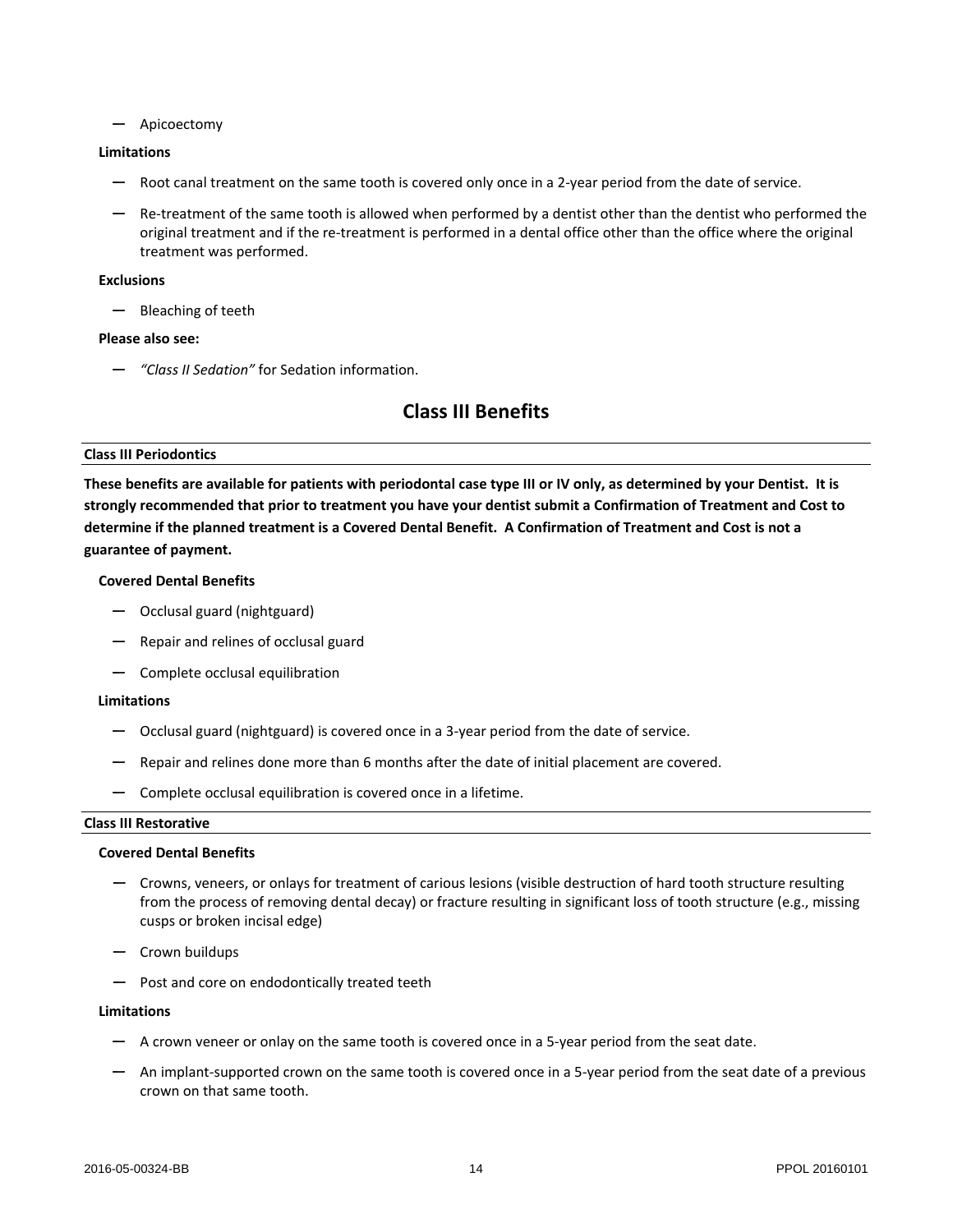- An inlay (as a single tooth restoration) will be considered as elective treatment and an amalgam allowance will be made once in a 2-year period, with any difference in cost being the responsibility of the covered person.
- Payment for a crown, veneer, inlay, or onlay shall be paid based upon the date that the treatment or procedure is completed.
- A crown buildup is a covered dental benefit when more than 50 percent of the natural coronal tooth structure is missing and there is less than 2mm of vertical height remaining for 180 degrees or more of the tooth circumference and there is evidence of decay or other significant pathology.
- A crown buildup is covered once in a 2-year period on the same tooth from the date of service.
- A post and core is covered once in a 5-year period on the same tooth from the date of service.
- Crown buildups or post and cores are not a paid covered benefit within 2 years of a restoration on the same tooth from the date of service.
- A crown used for purposes of re-contouring or repositioning a tooth to provide additional retention for a removable partial denture is not a paid covered benefit unless the tooth is decayed to the extent that a crown would be required to restore the tooth whether or not a removable partial denture is part of the treatment.
- A crown or onlay is not a paid covered benefit when used to repair micro-fractures of tooth structure when the tooth is asymptomatic (displays no symptoms) or there is an existing restoration with no evidence of decay or other significant pathology.
- A crown or onlay placed because of weakened cusps or existing large restorations without overt pathology is not a paid covered benefit.

#### **Exclusions**

— Copings

#### **Class III Prosthodontics**

#### **Covered Dental Benefits**

- Full and immediate dentures
- Removable and fixed partial dentures (fixed bridges)
- Inlays when used as a retainer for a fixed partial denture (fixed bridge)
- Adjustment or repair of an existing prosthetic appliance
- Surgical placement or removal of implants or attachments to implants

#### **Limitations**

- Replacement of an existing prosthetic appliance is covered once every 5 years from the delivery date and only then if it is unserviceable and cannot be made serviceable.
- Payment for dentures, fixed partial dentures (fixed bridges); inlays (only when used as a retainer for a fixed bridge) and removable partial dentures shall be paid upon the delivery date.
- Implants and superstructures are covered once every 5 years.
- **Temporary dentures** DDWA will allow the amount of a reline toward the cost of an interim partial or full denture. After placement of the permanent prosthesis, an initial reline will be a benefit after 6 months.
- **Denture adjustments and relines —** Denture adjustments, relines, repairs and rebases done more than 6 months after the initial placement are covered.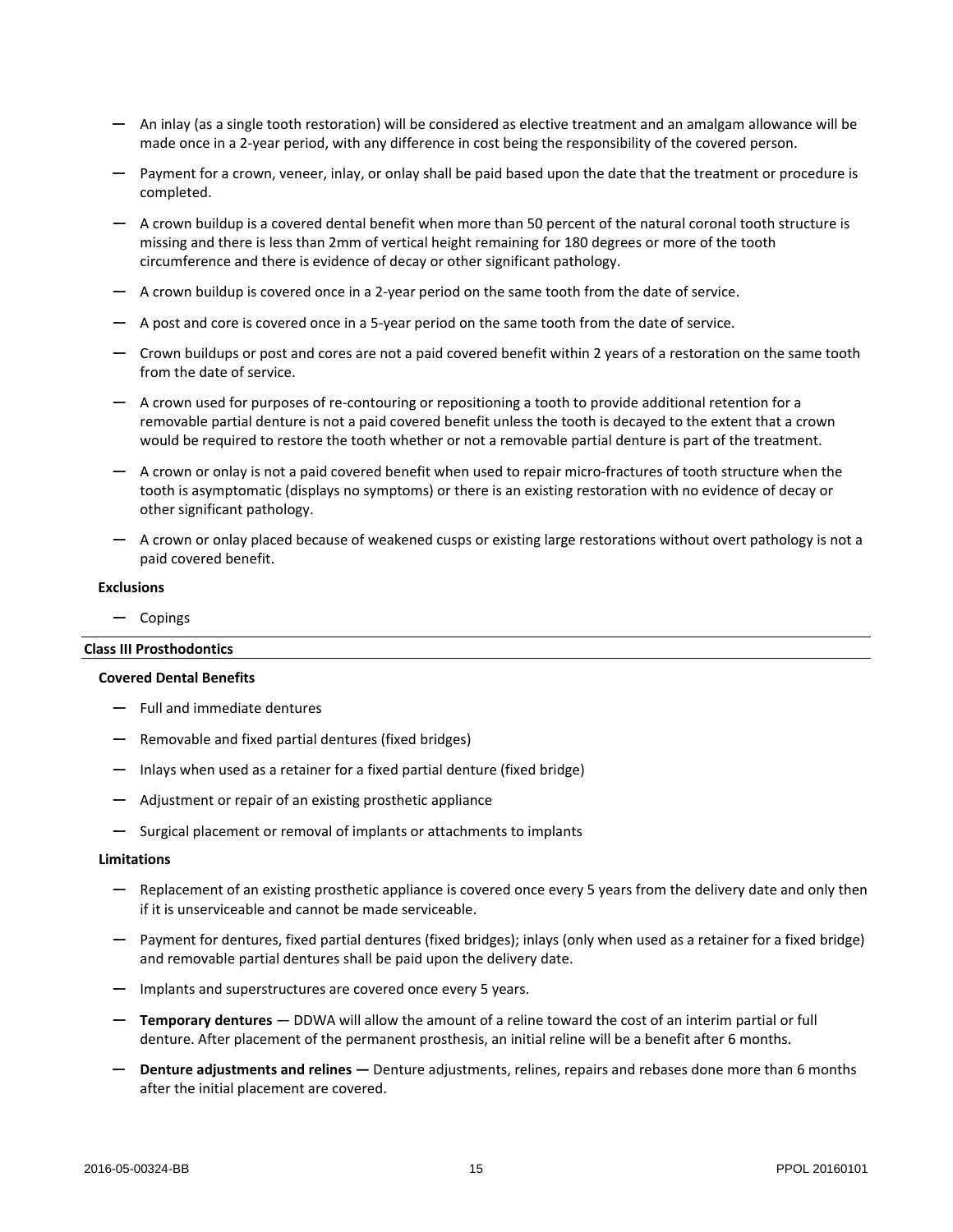- o Subsequent adjustments and repairs are covered.
- o Subsequent relines or rebases will be covered once in a 12-month period.
- o An adjustment or reline performed more than 6 months after a rebase will be covered.

#### **Exclusions**

- Duplicate dentures
- Personalized dentures
- Maintenance or cleaning of a prosthetic appliance
- Copings
- Crowns in conjunction with overdentures are not a paid covered benefit

#### **Well Baby Checkups**

For your infant child, Delta Dental of Washington offers access to oral evaluation and fluoride through your family physician. Please ensure your infant child is enrolled in your dental plan to receive these benefits. Many physicians are trained to offer these evaluations, so please inquire when scheduling an appointment to be sure your physician offers this type of service. When visiting a physician with your infant (age 0-3), DDWA will reimburse the physician, as a Non-Participating provider, on your behalf for Oral Evaluation and Topical Application of Fluoride services performed. Reimbursement will be based on 100 percent of the applicable Non-Participating provider fee for either Oral Evaluation or Topical Application of Fluoride, or both, depending on actual services provided.

Please see the "Benefits Covered by Your Plan" section of this booklet for any other limitations. Also, please be aware that Delta Dental of Washington has no control over the charges or billing practices of non-dentist providers which may affect the amount Delta Dental of Washington will pay and your financial responsibility.

If your provider has received training regarding Well Baby Checkups from DDWA they will have been provided instructions on how to submit a claim form. If your provider has not received training from DDWA, or if any provider has questions regarding how to file a claim they may contact us at 800-554-1907 for information on submitting a standard claim form for this service. If you have paid your provider directly and have a receipt for these services, please call us at 800-554-1907 for information on how to obtain reimbursement.

#### **Accidental Injury**

DDWA will pay 100 percent of the filed fee or the maximum allowable fee for Class I, Class II and Class III Covered Dental Benefit expenses arising as a direct result of an accidental bodily injury. However, payment for accidental injury claims will not exceed the unused Plan maximum. A bodily injury does not include teeth broken or damaged during the act of chewing or biting on foreign objects. Coverage is available during the benefit period and includes necessary procedures for dental diagnosis and treatment rendered within 180 days following the date of the accident.

#### **General Exclusions**

The benefits covered under this plan are subject to limitations and exclusion listed in the benefits sections above which affect the type or frequency of procedures which will be reimbursed. Additionally, this Plan does not cover every aspect of dental care. There are exclusions to the type of services covered. These general exclusions are detailed in this *"General Exclusions"* section. All limitations and exclusions warrant careful reading.

- 1. Dentistry for cosmetic reasons is not a paid covered benefit.
- 2. Restorations or appliances necessary to correct vertical dimension or to restore the occlusion. Such procedures, which include restoration of tooth structure lost from attrition, abrasion or erosion and restorations for malalignment of teeth, are not a paid covered benefit.
- 3. Services for injuries or conditions that are compensable under Worker's Compensation or Employers' Liability laws, and services that are provided to the covered person by any federal or state or provincial government agency or provided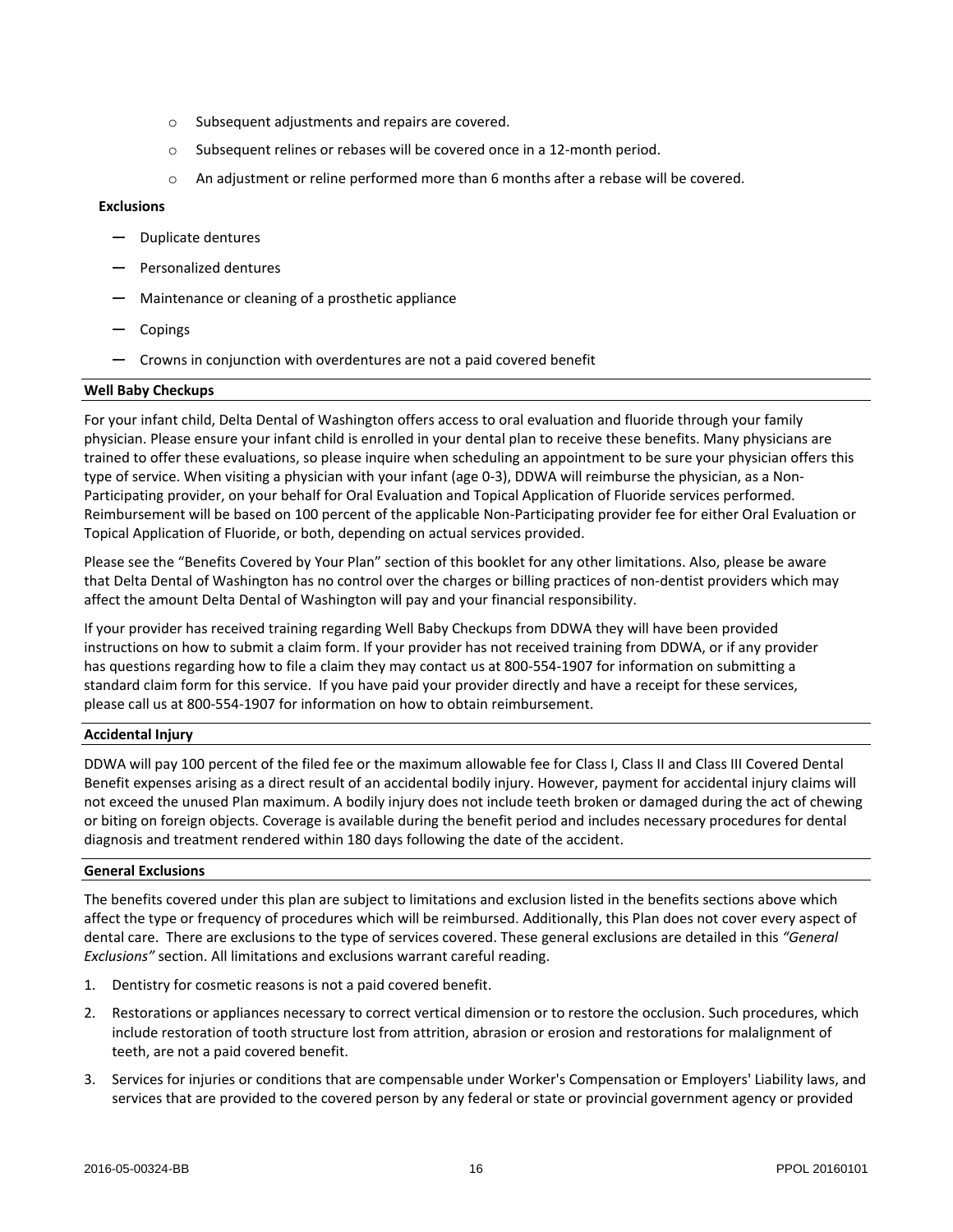without cost to the covered person by any municipality, county, or other political subdivision, other than medical assistance in this state, under medical assistance RCW 74.09.500, or any other state, under 42 U.S.C., Section 1396a, section 1902 of the Social Security Act.

- 4. Application of desensitizing agents (treatment for sensitivity or adhesive resin application).
- 5. Experimental services or supplies, which include:
	- a. Procedures, services or supplies are those whose use and acceptance as a course of dental treatment for a specific condition is still under investigation/observation. In determining whether services are experimental, DDWA, in conjunction with the American Dental Association, will consider them if:
		- i) The services are in general use in the dental community in the state of Washington;
		- ii) The services are under continued scientific testing and research;
		- iii) The services show a demonstrable benefit for a particular dental condition; and
		- iv) They are proven to be safe and effective.
	- b. Any individual whose claim is denied due to this experimental exclusion clause will be notified of the denial within 20 working days of receipt of a fully documented request.
	- c. Any denial of benefits by DDWA on the grounds that a given procedure is deemed experimental may be appealed to DDWA. DDWA will respond to such appeal within 20 working days after receipt of all documentation reasonably required to make a decision. The 20-day period may be extended only with written consent of the covered person.
	- d. Whenever DDWA makes an adverse determination and delay would jeopardize the covered person's life or materially jeopardize the covered person's health, DDWA shall expedite and process either a written or an oral appeal and issue a decision no later than 72 hours after receipt of the appeal. If the treating Licensed Professional determines that delay could jeopardize the covered person's health or ability to regain maximum function, DDWA shall presume the need for expeditious review, including the need for an expeditious determination in any independent review under WAC 284-43-630.
- 6. Analgesics such as nitrous oxide, conscious sedation, euphoric drugs or injections of anesthetic not in conjunction with a dental service; or injection of any medication or drug not associated with the delivery of a covered dental service.
- 7. Prescription drug.
- 8. Hospitalization charges and any additional fees charged by the dentist for hospital treatment.
- 9. Broken appointments.
- 10. Behavior management.
- 11. Completing claim forms.
- 12. Habit-breaking appliances.
- 13. Orthodontic services or supplies.
- 14. TMJ services or supplies.
- 15. This Plan does not provide benefits for services or supplies to the extent that benefits are payable for them under any motor vehicle medical, motor vehicle no-fault, uninsured motorist, underinsured motorist, personal injury protection (PIP), commercial liability, homeowner's policy, or other similar type of coverage.
- 16. All other services not specifically included in this Plan as Covered Dental Benefits.

*DDWA shall determine whether services are Covered Dental Benefits in accordance with standard dental practice and the Limitations and Exclusions shown in this benefits booklet. Should there be a disagreement regarding the interpretation of such benefits, the subscriber shall have the right to appeal the determination in accordance with the non-binding appeals process in this benefits booklet and may seek judicial review of any denial of coverage of benefits.*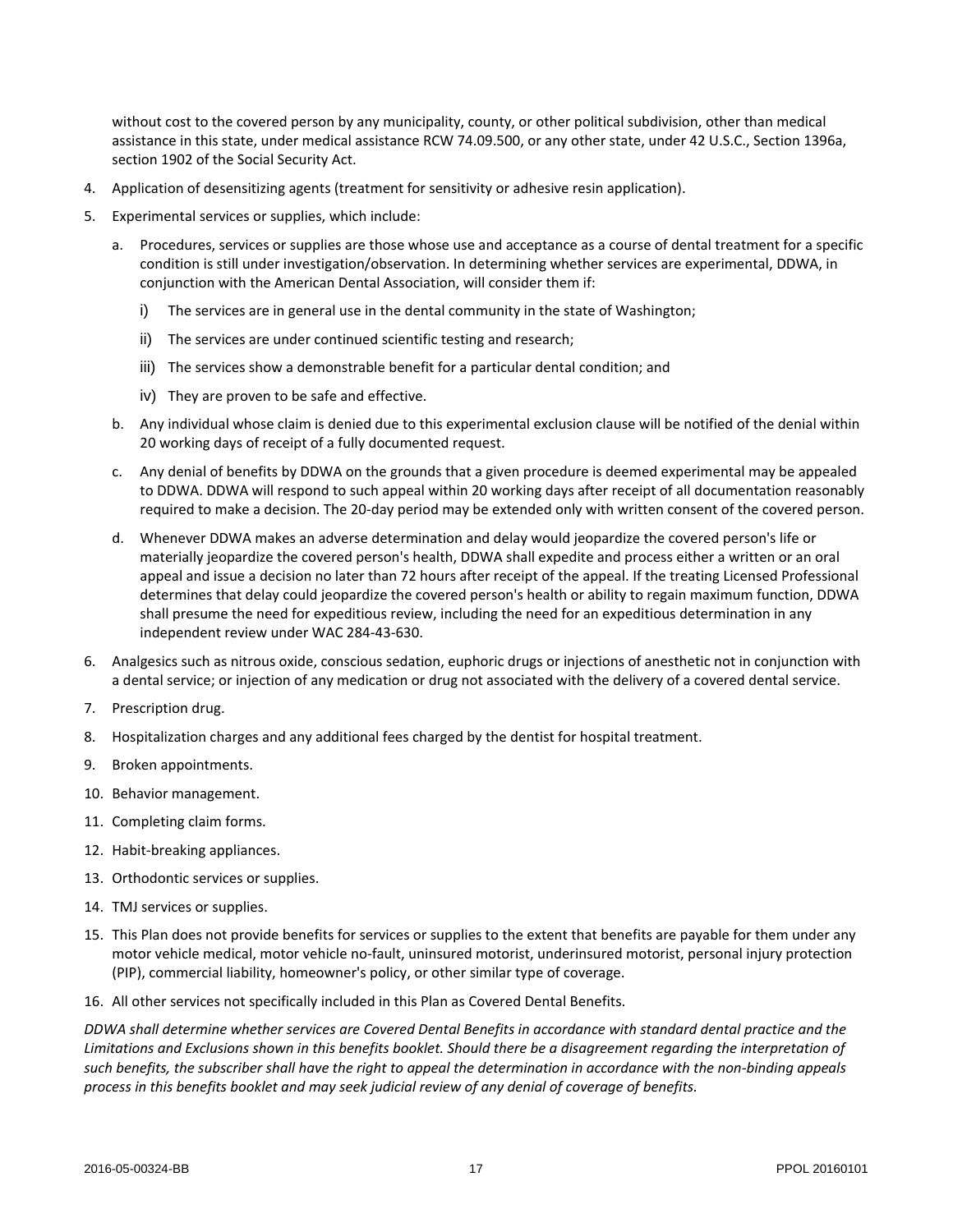# **Frequently Asked Questions about Your Dental Benefits**

#### **What is a Delta Dental "Participating Dentist"?**

A Delta Dental Participating Dentist is a dentist who has signed an agreement with Delta Dental stipulating that he or she will provide dental treatment to subscribers and their dependents covered by DDWA's group dental care plans. Delta Dental Participating Dentists submit claims directly to DDWA for their patients.

#### **Can I choose my own dentist?**

See *"Choosing a Dentist"* under the *"How to Use Your Plan"* section in the front of this benefit booklet.

#### **How can I get claim forms?**

You can obtain American Dental Association-approved claim forms from your dentist. You can also obtain a copy of the approved claim form from our website at [www.DeltaDentalWa.com.](http://www.ddpwa.com/) You may also obtain a claim form by calling our Customer Service Number at 800-554-1907. **Note**: If your dentist is a Delta Dental participating provider, he or she will complete and submit claim forms for you.

#### **What is the mailing address for DDWA claim forms?**

If you see a Delta Dental Participating Dentist, the dental office will submit your claims for you. If your dentist is not a Participating Dentist, it will be up to you to ensure that the dental office submits your claims to Delta Dental of Washington at P.O. Box 75983, Seattle, WA 98175-0983.

#### **Who do I call if I have questions about my dental Plan benefits?**

If you have questions about your dental benefits, call DDWA's customer service department at 800-554-1907. Questions can also be addressed via e-mail at CService@DeltaDentalWa.com.

#### **Does DDWA cover tooth-colored fillings on my back teeth?**

It is your groups' choice to cover posterior composite filling (tooth-colored fillings on your back teeth), or only allow posterior amalgam fillings (silver filling on your back teeth). Please see the *"Benefits Covered by Your Plan"* section to determine which election your group has made. You may also log on to the "*MySmile® Personal Benefits Center*" on our website, www.DeltaDentalWa.com, or call us at 800-554-1907 for assistance in determining whether or not your plan covers posterior composite fillings.

#### **Do I have to get an "estimate" before having dental treatment done?**

You may ask your dentist to complete and submit a request for an estimate, called a "*Confirmation of Treatment and Cost*." The estimate will provide you with estimated cost and benefits for your procedure, but are not a guarantee of payment.

#### **What is Delta Dental?**

Delta Dental Plans Association is a national organization made up of local, nonprofit Delta Dental plans that provide dental benefits coverage. DDWA is a member of the Delta Dental Plans Association.

#### **Is this plan a Qualified Dental Plan?**

No, this plan has not been certified to meet the state and federal pediatric dental component of the Essential Health Benefits required for Qualified Health Plans.

# **Claim Review**

#### **Confirmation of Treatment and Cost (Formerly called Predeterminations)**

A Confirmation of Treatment and Cost is a request made by your dentist to DDWA to determine your benefits for a particular service. This Confirmation of Treatment and Cost will provide you and your dentist with general coverage information regarding your benefits and your potential out-of-pocket cost for services.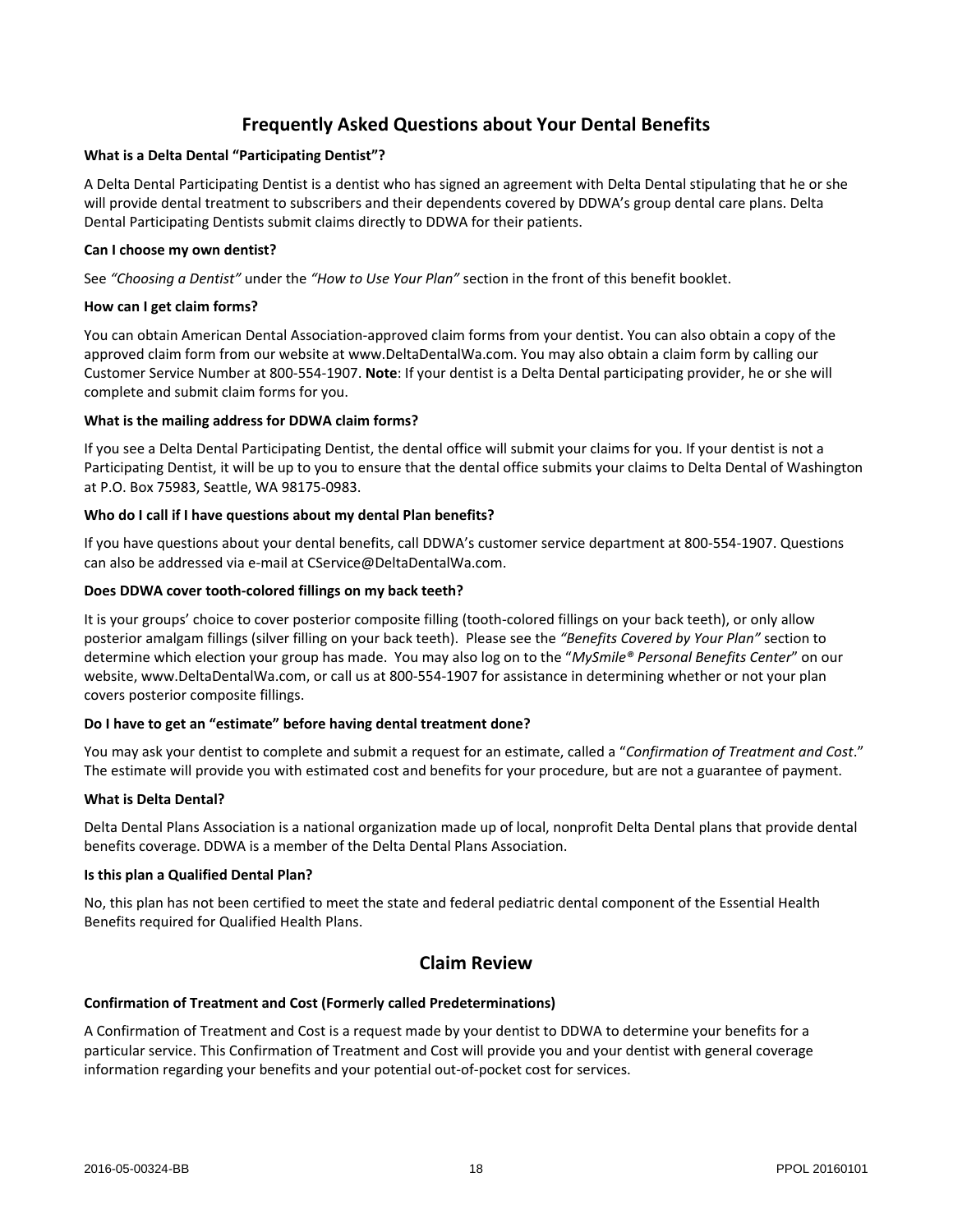A Confirmation of Treatment and Cost is not an authorization for services but a notification of Covered Dental Benefits available at the time the Confirmation of Treatment and Cost is made and is not a guarantee of payment (please refer to the "*Initial Benefits Determination"* section regarding claims requirements).

A standard Confirmation of Treatment and Cost is processed within 15 days from the date of receipt of all appropriate information. If the information received is incomplete DDWA will notify you and your Dentist in writing that additional information is required in order to process the Confirmation of Treatment and Cost. Once the additional information is available your Dentist should submit a new request for a Confirmation of Treatment and Cost to DDWA.

In the event your benefits are changed, terminated, or you are no longer covered under this Plan, the Confirmation of Treatment and Cost is no longer valid. DDWA will make payments based on your coverage at the time treatment is provided.

#### **Urgent Confirmation of Treatment and Cost Requests**

Should a Confirmation of Treatment and Cost request be of an urgent nature, whereby a delay in the standard process may seriously jeopardize life, health, the ability to regain maximum function, or could cause severe pain in the opinion of a physician or dentist who has knowledge of the medical condition, DDWA will review the request within 72-hours from receipt of the request and all supporting documentation. When practical, DDWA may provide notice of determination orally with written or electronic confirmation to follow within 72 hours.

Immediate treatment is allowed without a requirement to obtain a Confirmation of Treatment and Cost in an emergency situation subject to the contract provisions.

#### **Initial Benefit Determinations**

An initial benefit determination is conducted at the time of claim submission to DDWA for payment, modification or denial of services. In accordance with regulatory requirements, DDWA processes all clean claims within 30 days from the date of receipt. Clean claims are claims that have no defect or impropriety, including a lack of any required substantiating documentation, or particular circumstances requiring special treatment that prevents timely payments from being made on the claim. Claims not meeting this definition are paid or denied within 60 days of receipt.

If a claim is denied, in whole or in part, or is modified, you will be furnished with a written explanation of benefits (EOB) that will include the following information:

- The specific reason for the denial or modification
- Reference to the specific Plan provision on which the determination was based
- Your appeal rights should you wish to dispute the original determination

# **Appeals of Denied Claims**

#### **How to contact us**

We will accept notice of an Urgent Care Grievance or Appeal if made by you, your covered dependent, or an authorized representative of your covered dependent orally by contacting us at the telephone number below or in writing directed to Delta Dental of Washington, P.O. Box 75983, Seattle, WA 98175-0983. You may include any written comments, documents or other information that you believe supports your claim. For more information please call 800-554-1907.

#### **Authorized Representative**

You may authorize another person to represent you or your child and receive communications from DDWA regarding your specific appeal. The authorization must be in writing and signed by you. If an appeal is submitted by another party without this authorization, a request will be made to obtain a completed authorized representative form. The appeal process will not commence until this form is received. Should the form, or any other document confirming the right of the individual to act on your behalf, i.e., power of attorney, not be returned, the appeal will be closed.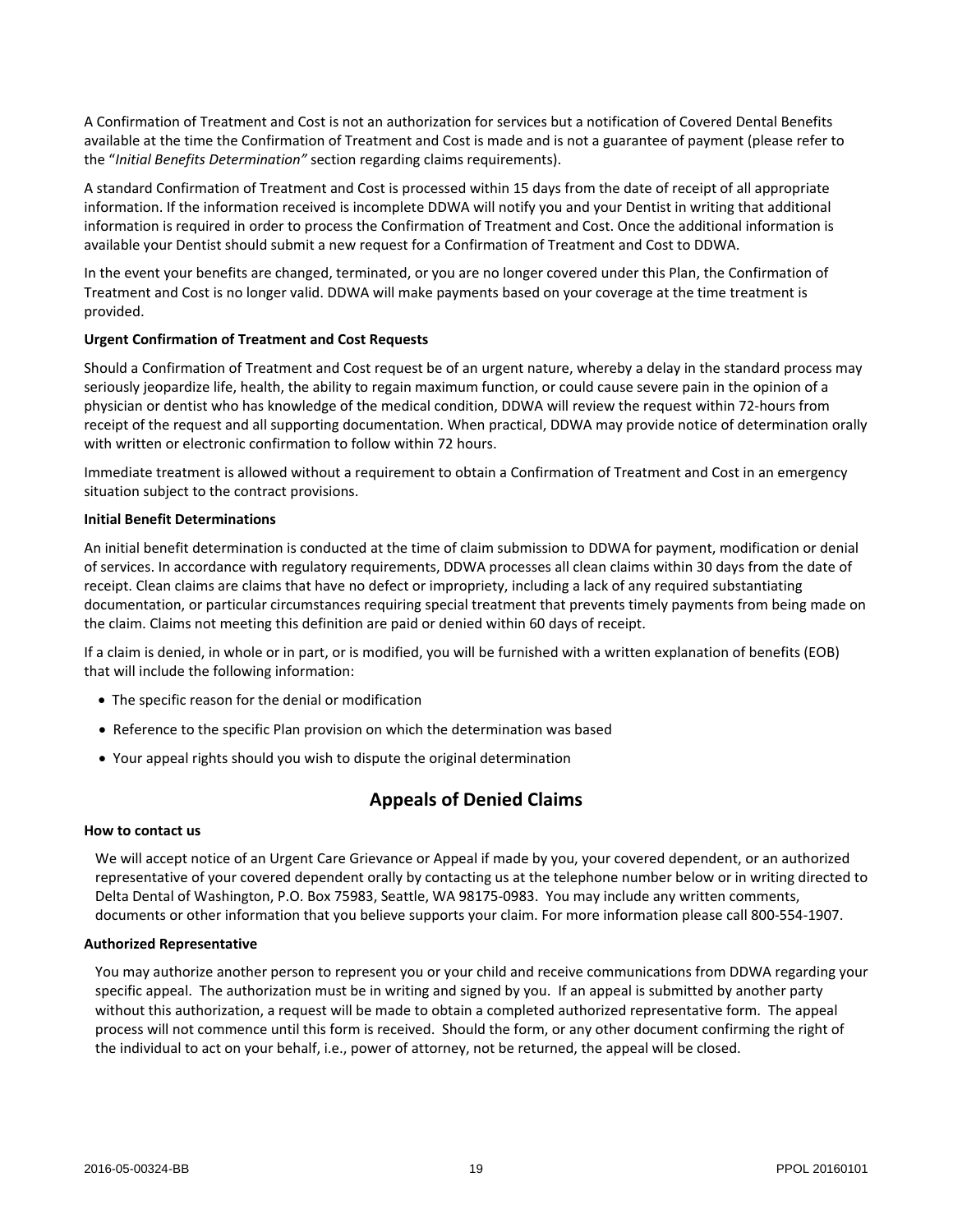#### **Informal Review**

If your claim for dental benefits has been completely or partially denied, or you have received any other adverse benefit determination, you have the right to initiate an appeal. Your first step in the appeal process is to request an informal review of the decision. Either you, or your authorized representative (see above), must submit your request for a review within 180 days from the date your claim was denied (please see your Explanation of Benefits form). A request for a review may be made orally or in writing and must include the following information:

- Your name and ID number
- The claim number (from your Explanation of Benefits form)
- The name of the dentist

DDWA will review your request and send you a notice within 14 days of receiving your request. This notice will either be the determination of our review or a notification that we will require an additional 16 days, for a total of 30 days. When our review is completed, DDWA will send you a written notification of the review decision and provide you information regarding any further appeal rights available should the result be unfavorable to you. Upon request, you will be granted access to, and copies of, all relevant information used in making the review decision. Informal reviews of wholly or partially denied claims are conducted by persons not involved in the initial claim determination.

#### **Formal Review**

If you are dissatisfied with the outcome of the informal review, you may request to further appeal in writing. Your appeal will be reviewed formally by the DDWA Appeals Committee. This Committee includes only persons who were not involved in either the original decision or the previous review.

Your request for a review by the Appeals Committee must be made within 90 days of the post-marked date of the letter notifying you of the informal review decision. Your request should include the information submitted with your informal review request plus a copy of the informal review decision letter. You may also submit any other documentation or information you believe supports your case.

The Appeals Committee will review your claim within 30 days of receiving you request. Upon completion of their review the Appeals Committee will send you written notification of their decision. Upon request, you will be granted access to, and copies of, all relevant information used in making the review decision.

Whenever DDWA makes an adverse determination and delay would jeopardize the covered person's life or materially jeopardize the covered person's health, DDWA shall expedite and process either a written or an oral appeal and issue a decision no later than 72 hours after receipt of the appeal. If the treating Licensed Professional determines that delay could jeopardize the eligible person's health or ability to regain maximum function, DDWA shall presume the need for expeditious review, including the need for an expeditious determination in any independent review consistent with applicable regulation.

# **Coordination of Benefits**

Coordination of this Contract's Benefits with Other Benefits: The coordination of benefits (COB) provision applies when you have dental coverage under more than one *Plan*. *Plan* is defined below.

The order of benefit determination rules govern the order in which each *Plan* will pay a claim for benefits. The *Plan* that pays first is called the *Primary Plan*. The *Primary Plan* must pay benefits according to its policy terms without regard to the possibility that another *Plan* may cover some expenses. The *Plan* that pays after the *Primary Plan* is the *Secondary Plan*. The *Secondary Plan* may reduce the benefits it pays so that payments from all *Plan*s do not exceed 100 percent of the total *Allowable Expense*.

**Definitions:** For the purpose of this section, the following definitions shall apply:

A "Plan" is any of the following that provides benefits or services for dental care or treatment. If separate contracts are used to provide coordinated coverage for members of a group, the separate contracts are considered parts of the same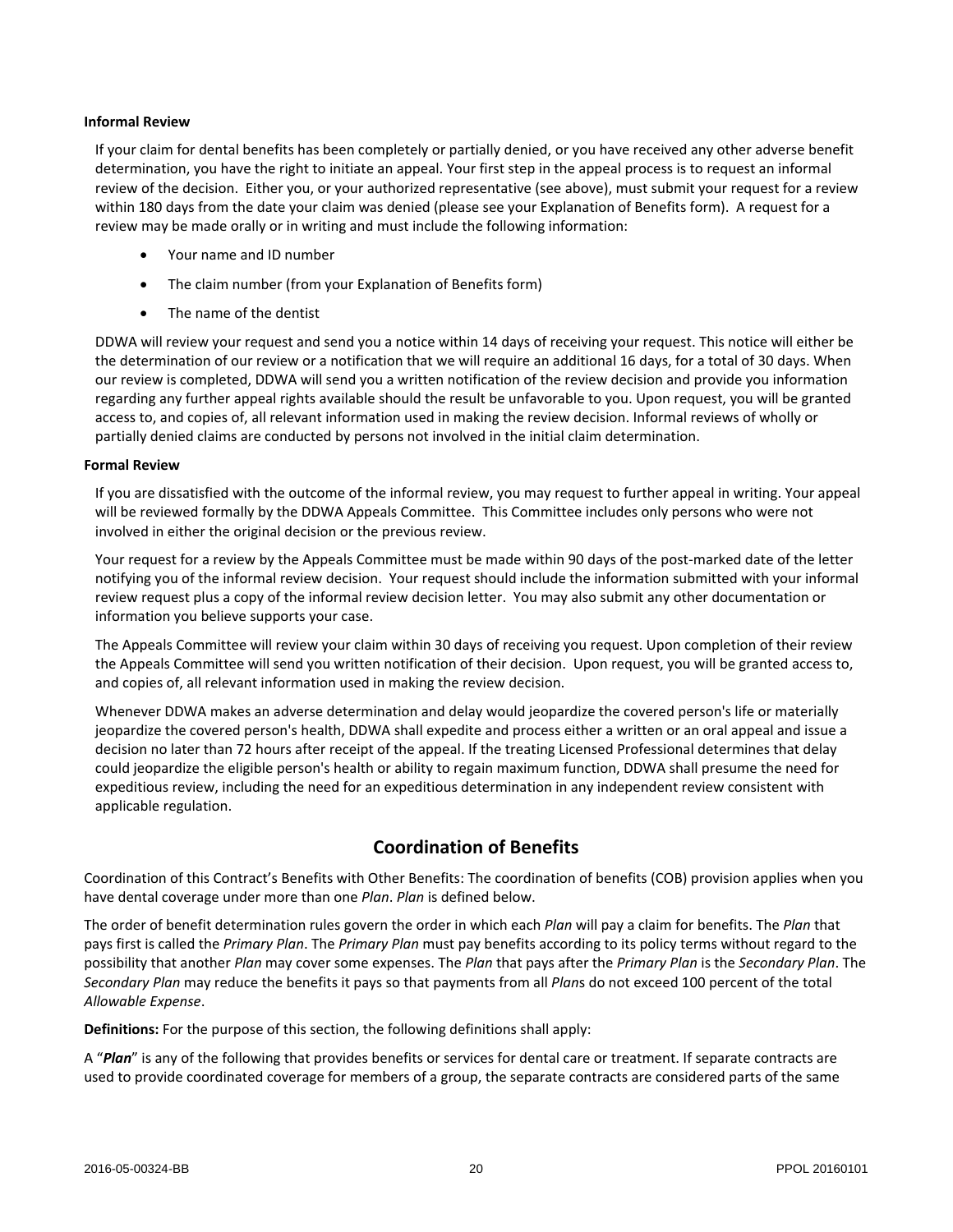*Plan* and there is no COB among those separate contracts. However, if COB rules do not apply to all contracts, or to all benefits in the same contract, the contract or benefit to which COB does not apply is treated as a separate *Plan*.

- *Plan* includes: group, individual or blanket disability insurance contracts, and group or individual contracts issued by health care service contractors or health maintenance organizations (HMO), *Closed Panel Plan*s or other forms of group coverage; medical care components of long-term care contracts, such as skilled nursing care; and Medicare or any other federal governmental *Plan*, as permitted by law.
- *Plan* does not include: hospital indemnity or fixed payment coverage or other fixed indemnity or fixed payment coverage; accident only coverage; specified disease or specified accident coverage; limited benefit health coverage, as defined by state law; school accident and similar coverage that cover students for accidents only, including athletic injuries, either on a twenty-four-hour basis or on a "to and from school" basis; benefits for nonmedical components of long-term care policies; automobile insurance policies required by statute to provide medical benefits; Medicare supplement policies; A state Plan under Medicaid; A governmental *plan*, which, by law, provides benefits that are in excess of those of any private insurance Plan or other nongovernmental *plan*; benefits provided as part of a direct agreement with a direct patient-provider primary care practice as defined by law or coverage under other federal governmental *Plan*s, unless permitted by law.

Each contract for coverage under the above bullet points is a separate *Plan*. If a *Plan* has 6 parts and COB rules apply only to one of the 2, each of the parts is treated as a separate *Plan*.

"*This Plan*" means, in a COB provision, the part of the contract providing the dental benefits to which the COB provision applies and which may be reduced because of the benefits of other *Plan*s. Any other part of the contract providing dental benefits is separate from *This Plan*. A contract may apply one COB provision to certain benefits, such as dental benefits, coordinating only with similar benefits, and may apply another COB provision to coordinate other benefits.

The order of benefit determination rules determine whether *This Plan* is a *Primary Plan* or *Secondary Plan* when you have dental coverage under more than one *Plan*.

When *This Plan* is primary, it determines payment for its benefits first before those of any other *Plan* without considering any other *Plan*'s benefits. When *This Plan* is secondary, it determines its benefits after those of another *Plan* and must make payment in an amount so that, when combined with the amount paid by the *Primary Plan*, the total benefits paid or provided by all *Plan*s for the claim are coordinated up to 100 percent of the total *Allowable Expense* for that claim. This means that when *This Plan* is secondary, it must pay the amount which, when combined with what the *Primary Plan* paid, does not exceed 100 percent of the *Allowable Expense*. In addition, if *This Plan* is secondary, it must calculate its savings (its amount paid subtracted from the amount it would have paid had it been the *Primary Plan*) and record these savings as a benefit reserve for you. This reserve must be used to pay any expenses during that calendar year, whether or not they are an *Allowable Expense* under *This Plan*. If *This Plan* is secondary, it will not be required to pay an amount in excess of its maximum benefit plus any accrued savings.

"**Allowable Expense**" except as outlined below, means any health care expense including coinsurance or copayments and without reduction for any applicable deductible, that is covered in full or in part by any of the plans covering you. When coordinating benefits as the secondary plan, Delta Dental of Washington must pay an amount which, together with the payment made by the primary plan, cannot be less than the same allowable expense as the secondary Plan would have paid if it was the primary plan. In no event will DDWA be required to pay an amount in excess of its maximum benefit plus accrued savings. When Medicare, Part A, Part B, Part C, or Part D is primary, Medicare's allowable amount is the allowable expense.

An expense or a portion of an expense that is not covered by any of the *plan*s is not an allowable expense. The following are examples of expenses that are not *Allowable Expense*s:

- If you are covered by 2 or more Plans that compute their benefit payments on the basis of a maximum allowable amount, relative value schedule reimbursement method or other similar reimbursement method, any amount charged by the provider in excess of the highest reimbursement amount for a specific benefit is not an *Allowable Expense*.
- If you are covered by 2 or more *Plan*s that provide benefits or services on the basis of negotiated fees, an amount in excess of this plan's negotiated fee is not an *Allowable Expense*.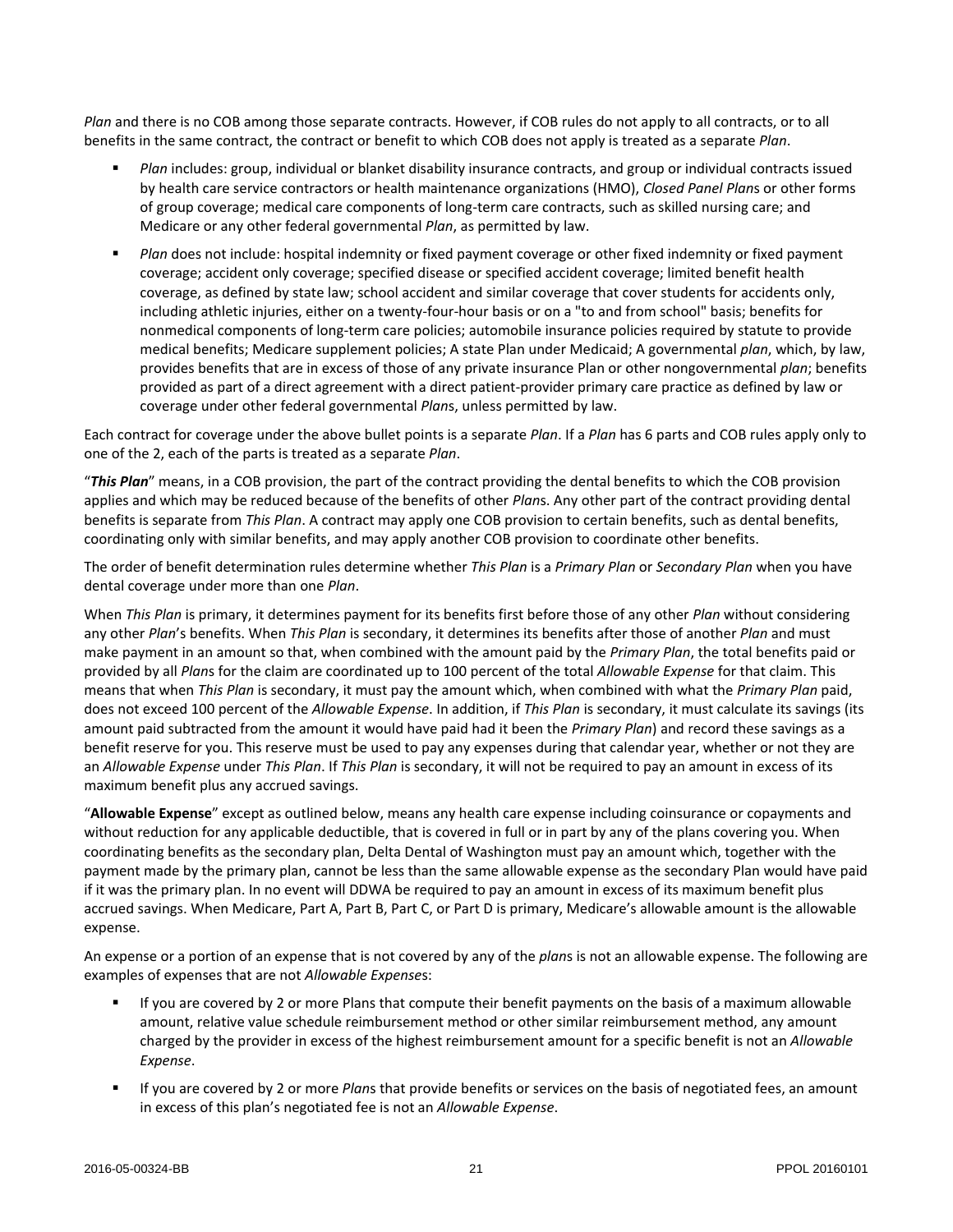"*Closed Panel Plan*" is a *Plan* that provides dental benefits to you in the form of services through a panel of providers who are primarily employed by the *Plan*, and that excludes coverage for services provided by other providers, except in cases of emergency or referral by a panel member.

"*Custodial Parent*" is the parent awarded custody by a court decree or, in the absence of a court decree, is the parent with whom the child resides more than one-half of the calendar year without regard to any temporary visitation.

**Order of Benefit Determination Rules:** When you are covered by 2 or more *Plan*s, the rules for determining the order of benefit payments are as follows:

The *Primary Plan* must pay or provide its benefits as if the *Secondary Plan* or *Plans* did not exist.

A *Plan* that does not contain a coordination of benefits provision that is consistent with Chapter 284-51 of the Washington Administrative Code is always primary unless the provisions of both *Plan*s state that the complying *Plan* is primary, except coverage that is obtained by virtue of membership in a group that is designed to supplement a part of a basic package of benefits and provides that this supplementary coverage is excess to any other parts of the *Plan* provided by the contract holder.

A *Plan* may consider the benefits paid or provided by another *Plan* in calculating payment of its benefits only when it is secondary to that other *Plan*.

Each *Plan* determines its order of benefits using the first of the following rules that apply:

"*Non-Dependent or Dependent*" The *Plan* that covers you other than as a *Dependent*, for example as an employee, member, policyholder, subscriber or retiree is the *Primary Plan* and the *Plan* that covers you as a *Dependent* is the *Secondary Plan*. However, if you are a Medicare beneficiary and, as a result of federal law, Medicare is secondary to the *Plan* covering you as a *Dependent*, and primary to the *Plan* covering you as other than a *Dependent* (e.g., a retired employee), then the order of benefits between the 2 *Plan*s is reversed so that the *Plan* covering you as an employee, member, policyholder, subscriber or retiree is the *Secondary Plan* and the other *Plan* is the *Primary Plan*.

"*Dependent Child Covered Under More Than One Plan*" Unless there is a court decree stating otherwise, when a *Dependent* child is covered by more than one *Plan* the order of benefits is determined as follows:

- 1) For a *Dependent* child whose parents are married or are living together, whether or not they have ever been married:
	- a) The *Plan* of the parent whose birthday falls earlier in the calendar year is the *Primary Plan*; or
	- b) If both parents have the same birthday, the *Plan* that has covered the parent the longest is the *Primary Plan*.
- 2) For a *Dependent* child whose parents are divorced or separated or not living together, whether or not they have ever been married:
	- a) If a court decree states that one of the parents is responsible for the Dependent child's dental expenses or dental coverage and the *Plan* of that parent has actual knowledge of those terms, that *Plan* is primary. This rule applies to claims determination periods commencing after the *Plan* is given notice of the court decree;
	- b) If a court decree states one parent is to assume primary financial responsibility for the Dependent child but does not mention responsibility for dental expenses, the *Plan* of the parent assuming financial responsibility is primary;
	- c) If a court decree states that both parents are responsible for the Dependent child's dental expenses or dental coverage, the provisions of point 1) above (for dependent child(ren) whose parents are married or are living together) determine the order of benefits;
	- d) If a court decree states that the parents have joint custody without specifying that one parent has responsibility for the dental expenses or dental coverage of the Dependent child, the provisions of point 1) above (for dependent child(ren) whose parents are married or are living together) determine the order of benefits; or
	- e) If there is no court decree allocating responsibility for the Dependent child's dental expenses or dental coverage, the order of benefits for the child is as follows:
		- I. The *Plan* covering the *Custodial Parent*, first;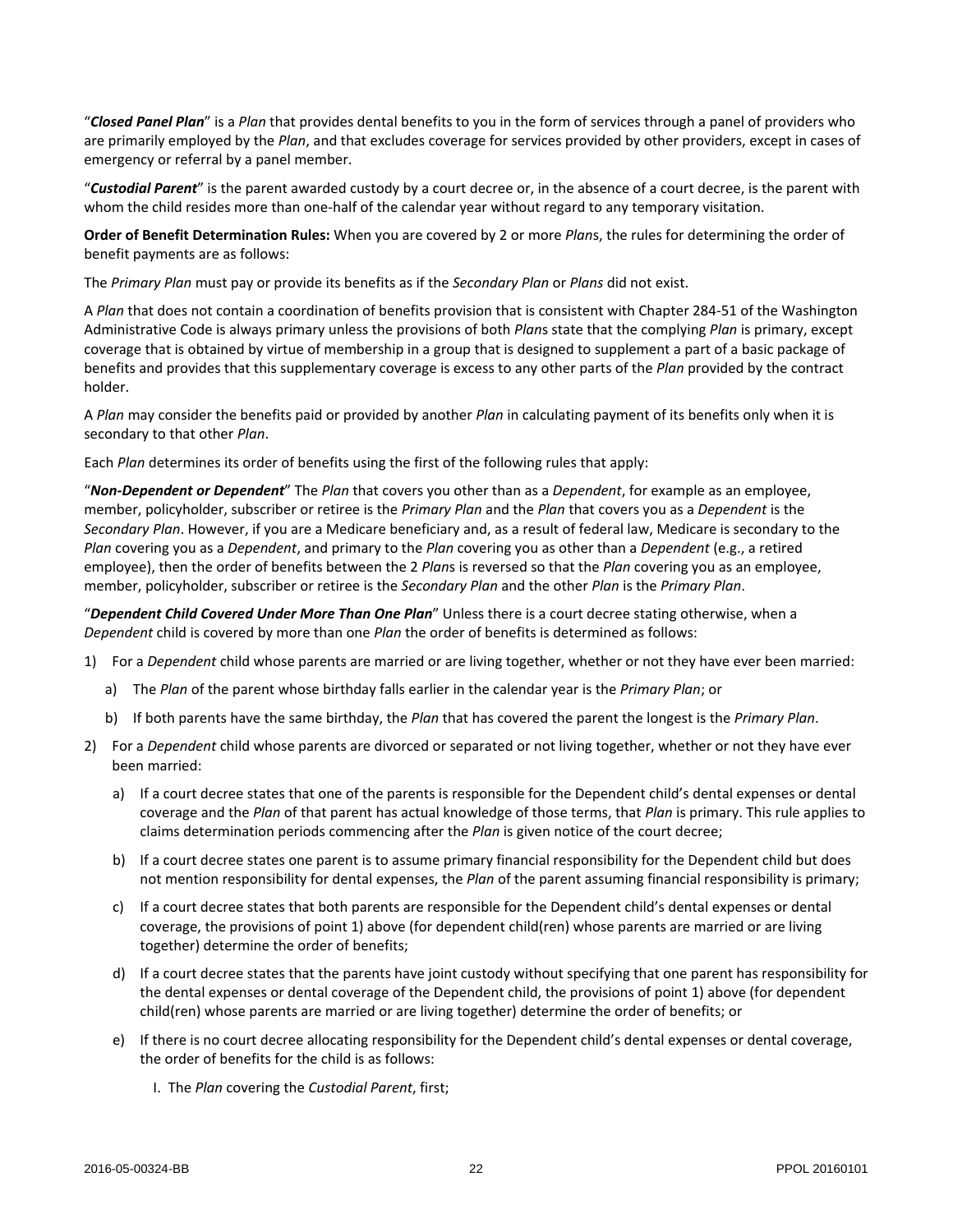- II. The *Plan* covering the spouse of the *Custodial Parent*, second;
- III. The *Plan* covering the non*custodial Parent*, third; and then
- IV. The *Plan* covering the spouse of the non*custodial Parent*, last
- 3) For a *Dependent* child covered under more than one *Plan* of individuals who are not the parents of the child, the provisions of points 1) or 2) above (for *dependent* child(ren) whose parents are married or are living together or for *dependent* child(ren) whose parents are divorced or separated or not living together) determine the order of benefits as if those individuals were the parents of the child.

"*Active Employee or Retired or Laid-off Employee*": The *Plan* that covers you as an active employee, that is, an employee who is neither laid off nor retired, is the *Primary Plan*. The *Plan* covering you as a retired or laid-off employee is the *Secondary Plan*. The same would hold true if you are a *Dependent* of an active employee and you are a *Dependent* of a retired or laid-off employee. If the other *Plan* does not have this rule, and as a result, the *Plan*s do not agree on the order of benefits, this rule is ignored. This rule does not apply if the rule under the *Non-Dependent* or *Dependent* provision above can determine the order of benefits.

"*COBRA or State Continuation Coverage*"**:** If your coverage is provided under COBRA or under a right of continuation provided by state or other federal law is covered under another *Plan*, the *Plan* covering you as an employee, member, subscriber or retiree or covering you as a *Dependent* of an employee, member, subscriber or retiree is the *Primary Plan* and the COBRA or state or other federal continuation coverage is the *Secondary Plan*. If the other *Plan* does not have this rule, and as a result, the *Plan*s do not agree on the order of benefits, this rule is ignored. This rule does not apply if the rule under the *Non-Dependent* or *Dependent* provision above can determine the order of benefits.

"*Longer or Shorter Length of Coverage*"**:** The *Plan* that covered you as an employee, member, policyholder, subscriber or retiree longer is the *Primary Plan* and the *Plan* that covered you the shorter period of time is the *Secondary Plan*.

If the preceding rules do not determine the order of benefits, the *Allowable Expense*s must be shared equally between the *Plan*s meeting the definition of *Plan*. In addition, *This Plan* will not pay more than it would have paid had it been the *Primary Plan*.

**Effect on the Benefits of** *This Plan***:** When *This Plan* is secondary, it may reduce its benefits so that the total benefits paid or provided by all *Plan*s during a claim determination period are not more than the *Total Allowable Expenses*. In determining the amount to be paid for any claim, the *Secondary Plan* must make payment in an amount so that, when combined with the amount paid by the *Primary Plan*, the total benefits paid or provided by all *Plan*s for the claim do not exceed 100 percent of the total *Allowable Expense* for that claim. Total *Allowable Expense* is the *Allowable Expense* of the *Primary Plan* or the *Secondary Plan up to this plan's allowable expense*. In addition, the *Secondary Plan* must credit to its *Plan* deductible any amounts it would have credited to its deductible in the absence of other dental coverage.

**How We Pay Claims When We Are Secondary:** When we are knowingly the *Secondary Plan*, we will make payment promptly after receiving payment information from your *Primary Plan*. Your *Primary Plan*, and we as your *Secondary Plan*, may ask you and/or your provider for information in order to make payment. To expedite payment, be sure that you and/or your provider supply the information in a timely manner.

If the *Primary Plan* fails to pay within 60 calendar days of receiving all necessary information from you and your provider, you and/or your provider may submit your claim for us to make payment as if we were your *Primary Plan*. In such situations, we are required to pay claims within 30 calendar days of receiving your claim and the notice that your *Primary Plan* has not paid. This provision does not apply if Medicare is the *Primary Plan*. We may recover from the *Primary Plan* any excess amount paid under the "right of recovery" provision in the *plan*.

- If there is a difference between the amounts the *plan*s allow, we will base our payment on the higher amount. However, if the *Primary Plan* has a contract with the provider, our combined payments will not be more than the amount called for in our contract. Health maintenance organizations (HMOs) and health care service contractors usually have contracts with their providers as do some other *plan*s.
- We will determine our payment by subtracting the amount paid by the *Primary Plan* from the amount we would have paid if we had been primary. We must make payment in an amount so that, when combined with the amount paid by the *Primary Plan*, the total benefits paid or provided by all *plan*s for the claim does not exceed one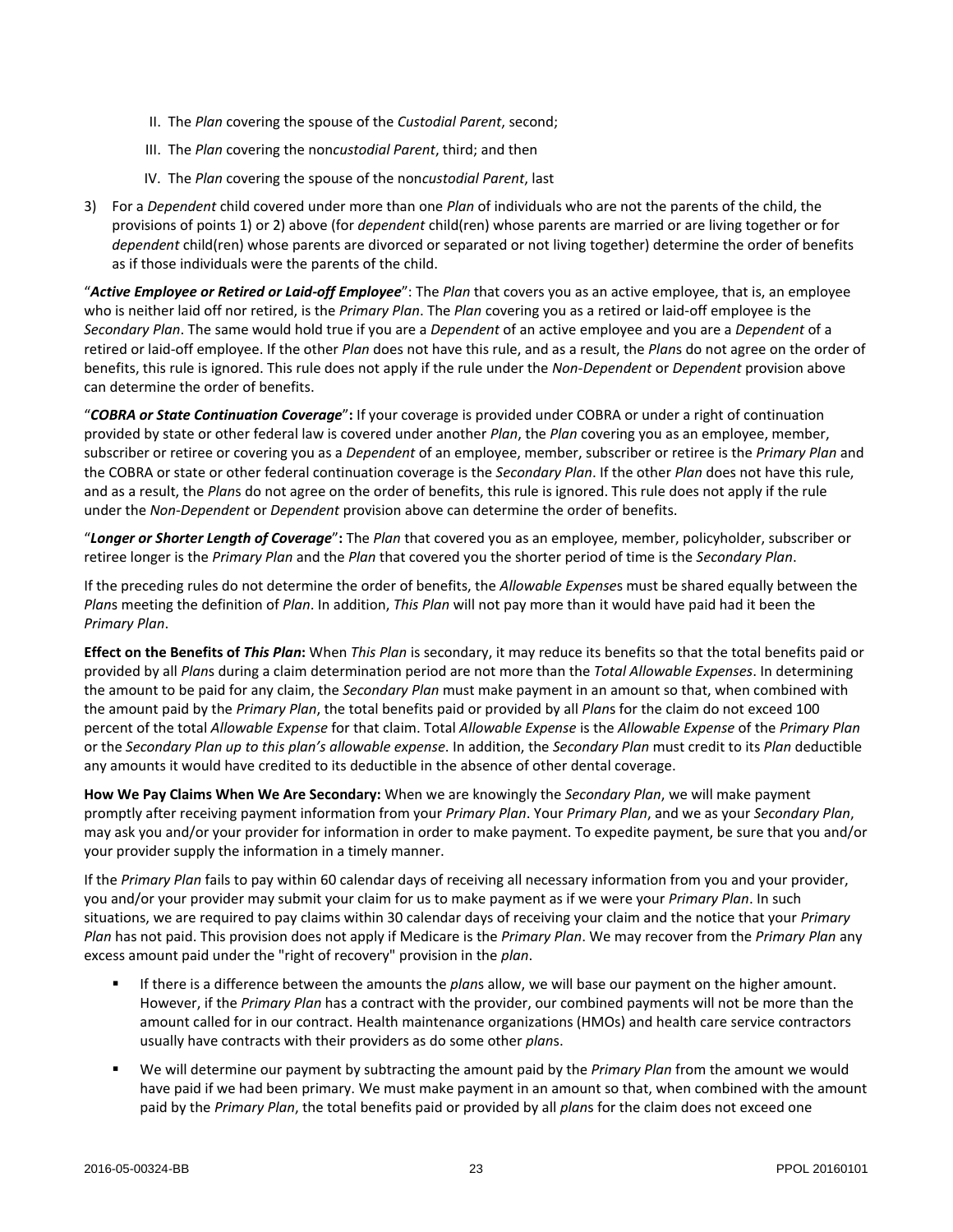hundred percent of the total allowable expense (the highest of the amounts allowed under each Plan involved) for your claim. We are not required to pay an amount in excess of our maximum benefit plus any accrued savings. If your provider negotiates reimbursement amounts with the *plan*(s) for the service provided, your provider may not bill you for any excess amounts once he/she has received payment for the highest of the negotiated amounts. When our deductible is fully credited, we will place any remaining amounts in a savings account to cover future claims which might not otherwise have been paid.

**Right to Receive and Release Needed Information:** Certain facts about dental coverage and services are needed to apply these COB rules and to determine benefits payable under *This Plan* and other *Plan*s. The Company may get the facts it needs from or give them to other organizations or persons for the purpose of applying these rules and determining benefits payable under *This Plan* and other *Plan*s covering you. The Company need not tell, or get the consent of, any person to do this. To claim benefits under *This Plan* you must give the Company any facts it needs to apply those rules and determine benefits payable.

**Facility of Payment:** If payments that should have been made under *This Plan* are made by another *Plan*, the Company has the right, at its discretion, to remit to the other *Plan* the amount the Company determines appropriate to satisfy the intent of this provision. The amounts paid to the other *Plan* are considered benefits paid under *This Plan*. To the extent of such payments, the Company is fully discharged from liability under *This Plan*.

**Right of Recovery:** The Company has the right to recover excess payment whenever it has paid *Allowable Expense*s in excess of the maximum amount of payment necessary to satisfy the intent of this provision. The Company may recover excess payment from any person to whom or for whom payment was made or any other Company or *Plan*s.

**Notice to Covered Persons** If you are covered by more than one health benefit *Plan*, and you do not know which is your *Primary Plan*, you or your provider should contact any one of the health *Plan*s to verify which *Plan* is primary. The health *Plan* you contact is responsible for working with the other health *Plan* to determine which is primary and will let you know within 30 calendar days.

**CAUTION:** All health *Plan*s have timely claim filing requirements. If you, or your provider, fail to submit your claim to a secondary health *Plan* within the *Plan*'s claim filing time limit, the *Plan* can deny the claim. If you experience delays in the processing of your claim by the primary health *Plan*, you or your provider will need to submit your claim to the secondary health *Plan* within its claim filing time limit to prevent a denial of the claim.

To avoid delays in claims processing, if you are covered by more than one *Plan* you should promptly report to your providers and *Plan*s any changes in your coverage.

# **Subrogation**

If we pay benefits under this policy, and you are paid by someone else for the same procedures we pay for, we have the right to recover what we paid from the excess received by you, after full compensation for your loss is received. Any legal fees for recovery will be pro-rated between the parties based on the percentage of the recovery received. You have to sign and deliver to us any documents relating to the recovery that we reasonably request.

# **Your Rights and Responsibilities**

We view our benefit packages as a partnership between DDWA, our subscribers and our Participating Dentists. All partners in this process play an important role in achieving quality oral health services. We would like to take a moment and share our views of the rights and responsibilities that make this partnership work.

#### **You Have The Right To:**

- Seek care from any licensed dentist in Washington or nationally. Our reimbursement for such care varies depending on your choice (Delta Dental Participating Dentist or Non-Participating Dentist), but you can receive care from any dentist you choose.
- Participate in decisions about your oral health care.
- Be informed about the oral health options available to you and your family.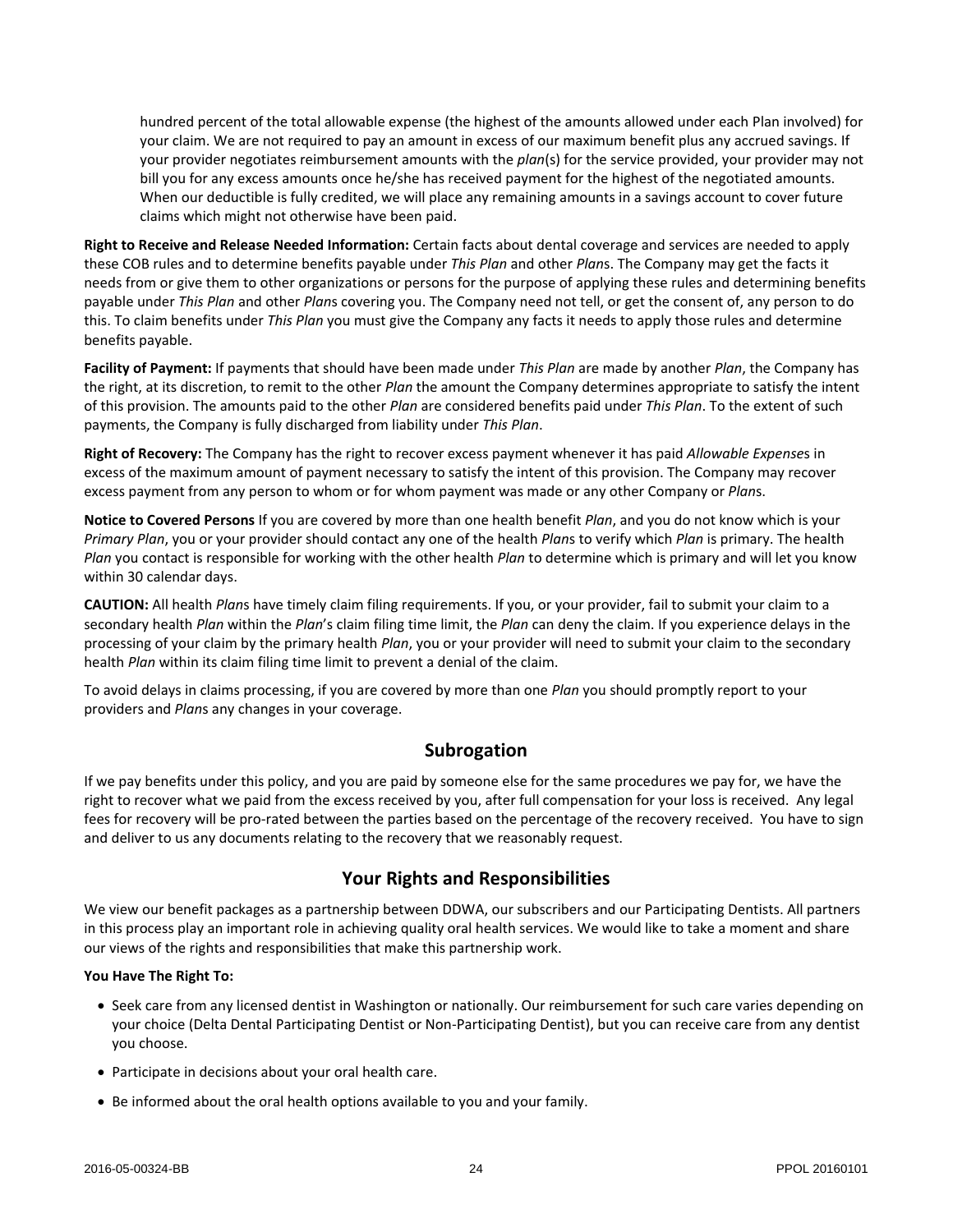- Request information concerning benefit coverage levels for proposed treatments prior to receiving services.
- Have access to specialists when services are required to complete a treatment, diagnosis or when your primary care dentist makes a specific referral for specialty care.
- Contact DDWA customer service personnel during established business hours to ask questions about your oral health benefits. Alternatively, information is available on our website at DeltaDentalWA.com.
- Appeal orally or in writing, decisions or grievances regarding your dental benefit coverage. You should expect to have these issues resolved in a timely, professional and fair manner.
- Have your individual health information kept confidential and used only for resolving health care decisions or claims.
- Receive quality care regardless of your gender, race, sexual orientation, marital status, cultural, economic, educational or religious background.

#### **To Receive the Best Oral Health Care Possible, It Is Your Responsibility To:**

- Know your benefit coverage and how it works.
- Arrive at the dental office on time or let the dental office know well in advance if you are unable to keep a scheduled appointment. Some offices require 24 hours' notice for appointment cancellations before they will waive service charges.
- Ask questions about treatment options that are available to you regardless of coverage levels or cost.
- Give accurate and complete information about your health status and history and the health status and history of your family to all care providers when necessary.
- Read carefully and ask questions about all forms and documents that you are requested to sign, and request further information about items you do not understand.
- Follow instructions given by your dentist or their staff concerning daily oral health improvement or post-service care.
- Send requested documentation to DDWA to assist with the processing of claims, *Confirmation of Treatment and Cost* request or appeals.
- If applicable, pay the dental office the appropriate co-payments amount at time of visit.
- Respect the rights, office policies and property of each dental office you have the opportunity to visit.

Inform your dentist and your employer promptly of any change to your or a family member's address, telephone, or family status.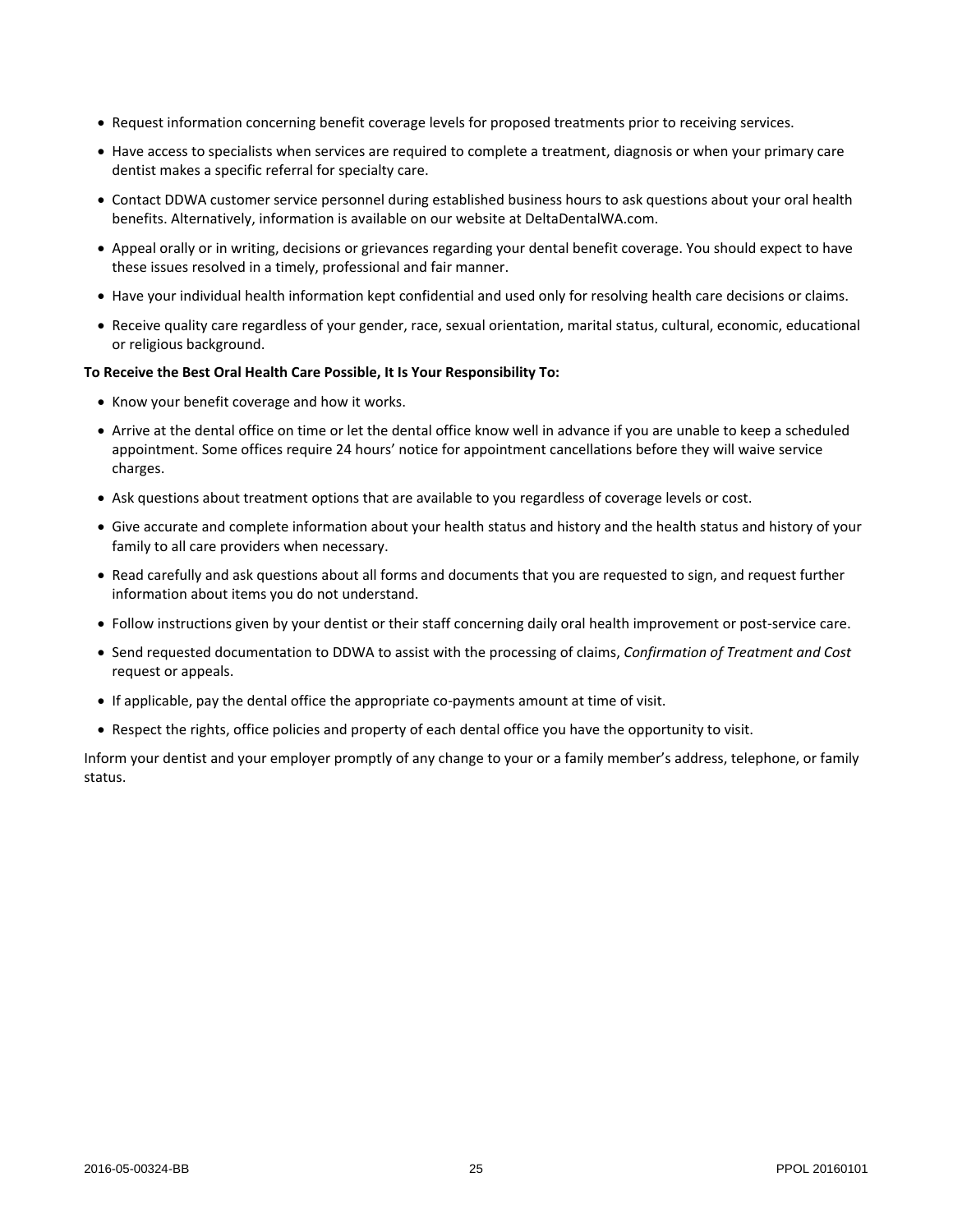# **Summary Plan Description**

#### *Required By the Employee Retirement Income Security Act of 1974 (ERISA)*

#### **Name of Plan:** Theatrical and Stage Employees Health and Welfare Trust - Local 15

#### **Description of Collective Bargaining Agreements:**

This plan was established and is maintained as a result of collective bargaining between the participating employers and the Theatrical Stage Industry and Local 15 of the International Alliance of Theatrical Stage Employees of the United States and Canada. The source of contributions to the plan is employer contributions. The amount of the contribution is outlined in the section referring to Health and Welfare benefits in the current collective bargaining agreements. Employees contribute a portion of dependent costs. Copies of the pertinent sections of the agreements may be obtained by contacting Local 15, International Alliance of Theatrical Stage Employees, Room 203, Labor Temple, 2800 First Avenue, Seattle, Washington 98121.

In addition, a copy of any collective bargaining agreement and a complete list of employers sponsoring the plan are available for examination and may be obtained by participants and beneficiaries upon written request to the plan administrator.

#### **Type of Administration:**

This plan is administered by a Board of Trustees--half represent employees and half represent participating employers. Local 15, International Alliance of Theatrical Stage Employees selects employee Trustees and a majority of participating employers select employer Trustees. The Board of Trustees is responsible for establishing and administering the plan solely for the purpose of providing benefits to participants, their families and dependents. The Board of Trustees has engaged William C. Earhart Administration Company to assist in administration.

#### **Address of Administration Office:**

Board of Trustees Theatrical and Stage Employees Health and Welfare Trust - Local 15 c/o William C. Earhart Co., Inc. 3140 NE Broadway Portland, Oregon 97232

#### **Employer Identification Number:**

The Employer Identification Number assigned to the Board of Trustees by the Internal Revenue Service is EIN 91-0853746 and the Plan Number is 501.

**Type of Plan:** This plan provides Dental Benefits.

#### **Name and Address of Agent for Service of Legal Process:**

William C. Earhart Co., Inc., is designated as agent for purposes of accepting service of legal process on behalf of the plan. Each Trustee of the Board of Trustees is also authorized to accept service of legal process on behalf of the plan. (See Address of Administration Office on previous page.)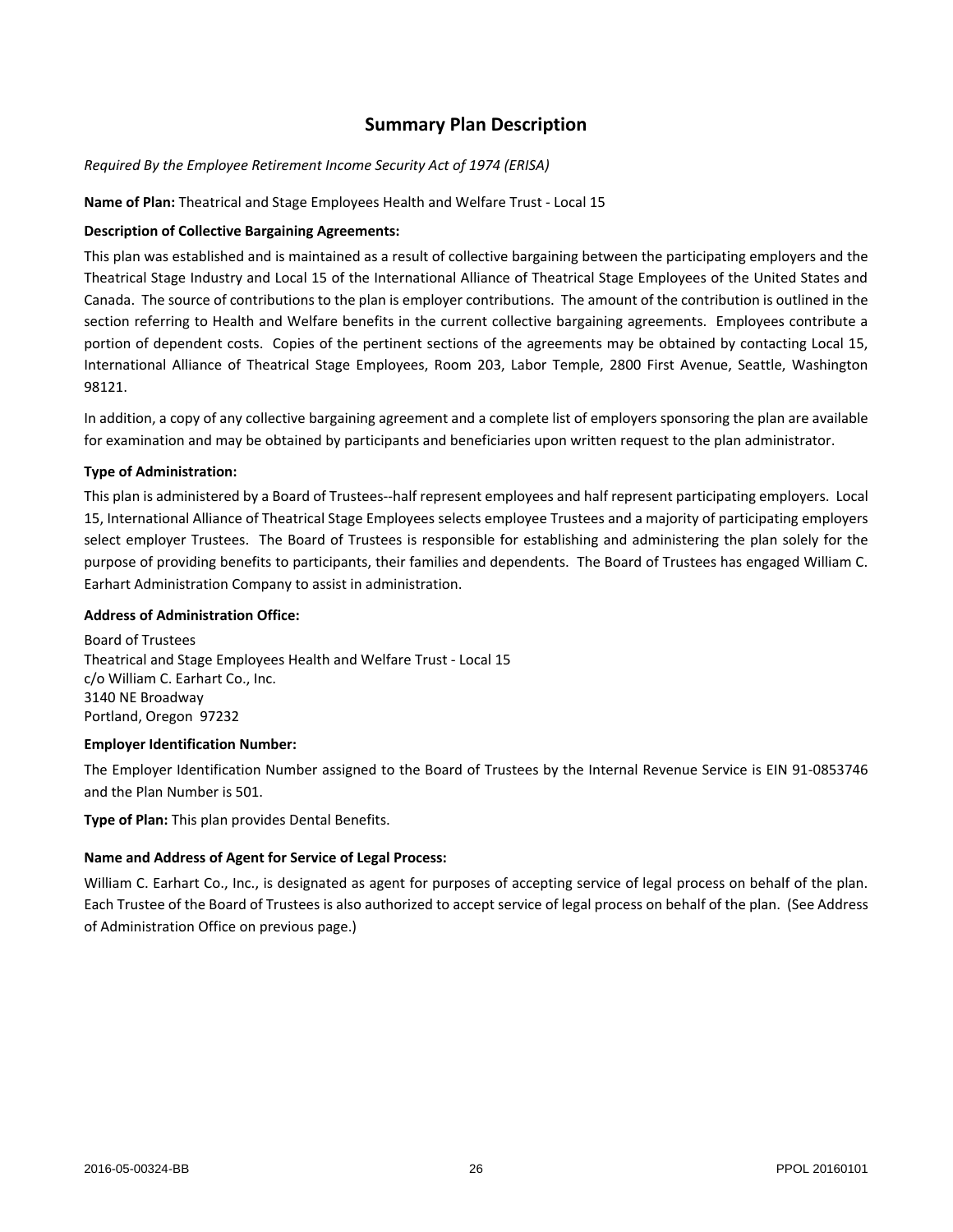#### **Name and Address of Board of Trustees:**

The names, titles and addresses of the individuals currently serving on the Board of Trustees who are administrators, as that term is defined in Section 3(16) of ERISA, are:

| <b>Employer Trustees:</b>                                                                                                                              | <b>Employee Trustees (Union):</b>                                                                                                         |
|--------------------------------------------------------------------------------------------------------------------------------------------------------|-------------------------------------------------------------------------------------------------------------------------------------------|
| Ms. Kathy A. Magiera<br>Health/Welfare Trust<br>Seattle Opera<br>1020 John Street<br>Seattle, WA 98109<br>Phone: (206) 389-7680<br>Fax: (206) 389-7651 | Mr. William Droege<br>Secretary<br>4003 Cascadia Avenue South<br>Seattle, WA 98118<br>Phone: (206) 722-1103<br>Cell Phone: (206) 718-2875 |
| Mr. Benjamin Moore<br>Chairman<br>Seattle Repertory Theatre<br>155 Mercer Street<br>Seattle, WA 98109<br>Phone: (206) 443-2210<br>Fax: (206) 443-2379  | John Lammon<br>5733 Broadway Avenue<br>Everett, WA 98203<br>Phone: (425) 290-3928                                                         |

| Mr. David Allen        | Mr. Sean Callahan        |
|------------------------|--------------------------|
| Paramount Theater      | Health/Welfare Trust     |
| 907 Pine Street, #905  | 7504 Third Avenue NW     |
| Seattle, WA 98101      | Seattle, WA 98177        |
| (206) 467-5510 x110    | (206) 783-8399           |
| $(206)$ 682-4837 (fax) | Ben Hall: (206) 215-4794 |

#### **Entities used for Accumulation of Assets and Payments of Benefits:**

The employer contributions and self-contributions, if any, are received and held in trust by the Board of Trustees which pays these contributions to DDWA which underwrites the benefits. Funds remaining after the payment of monthly contributions and other expenses of operating the plan, if any, are also held in trust and invested by the Board of Trustees. Presently, the benefits of this plan are provided through Delta Dental of Washington.

#### **End of Plan Year:** April 30.

#### **Claim Procedures:**

If a claim is denied or partly denied, you will have available the remedies set forth below:

Insurance Company Review Procedures: See page 24.

#### **Board of Trustees Review Procedures:**

If a claim is wholly or partially denied or is not acted on within 90 days--or 180 days if it is a special case--the claimant, or an authorized representative, may request a review upon written application to the Board of Trustees of the plan, may review pertinent documents at the administration office, and may submit issues and comments in writing. Requests for review must be mailed to the Board of Trustees in care of William C. Earhart Administration Company, 3140 N.E. Broadway, Portland, Oregon 97208, within 90 days after the claimant receives written notification of a claim denial, or within 180 days from the date the claim was made and not acted on.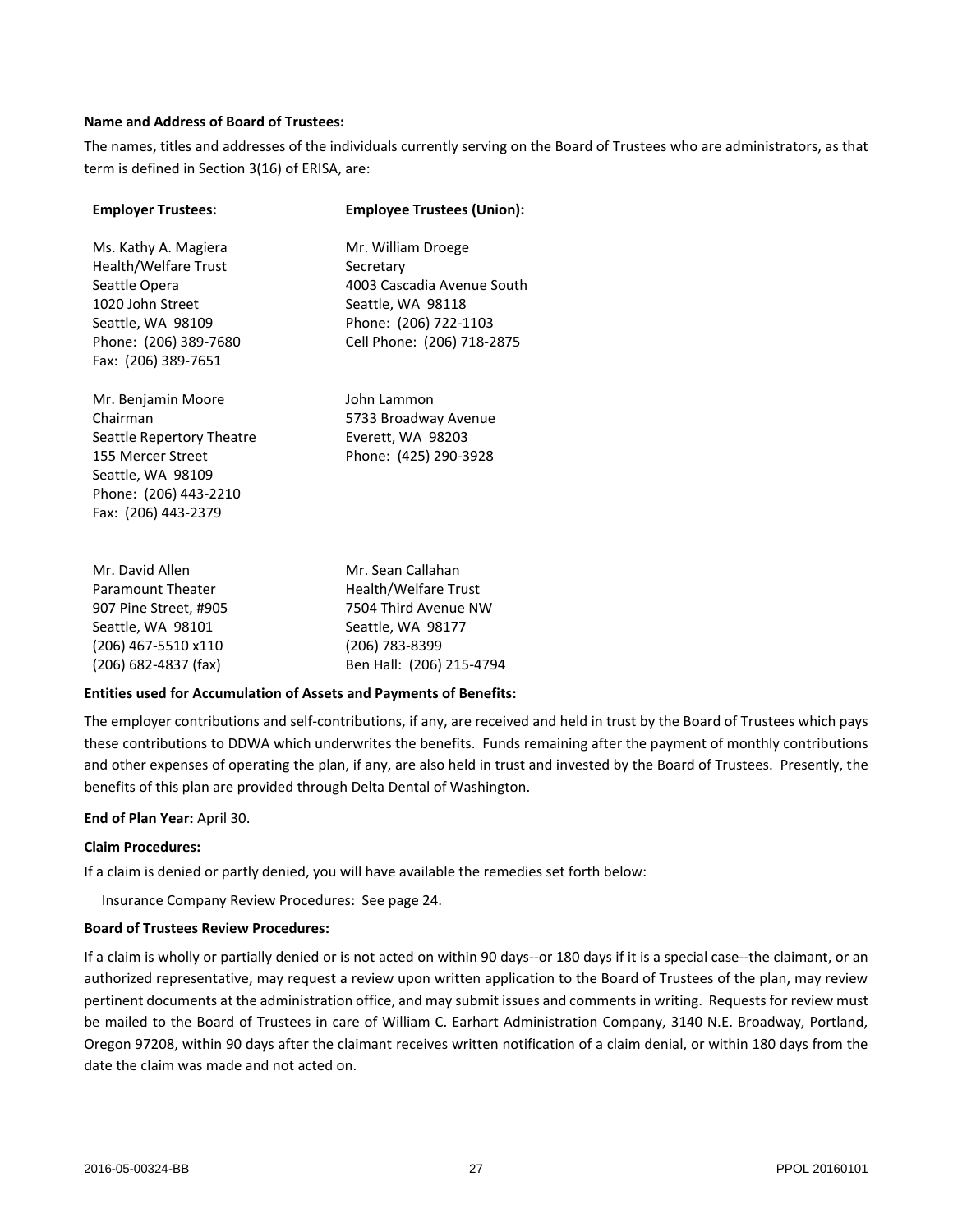#### **Decision on Review:**

A decision on the claim will be made by the Board of Trustees or an authorized claim review committee not later than 30 days after receiving a request for review from the claimant. In special cases, more time may be needed to make the decision on review. If the plan notifies the participant that there will be a delay and explains the reasons for needing more time, the plan may have 15 additional days in which to make the decision. The decision on review will be in writing and will include specific reasons for the decision and specific references to the pertinent plan provisions on which the decision is based.

#### **Benefits:**

An extensive program of benefits is provided under the plan and upon request, any specific or detailed benefit provision or schedule not outlined in this booklet will be provided to participants and beneficiaries without cost.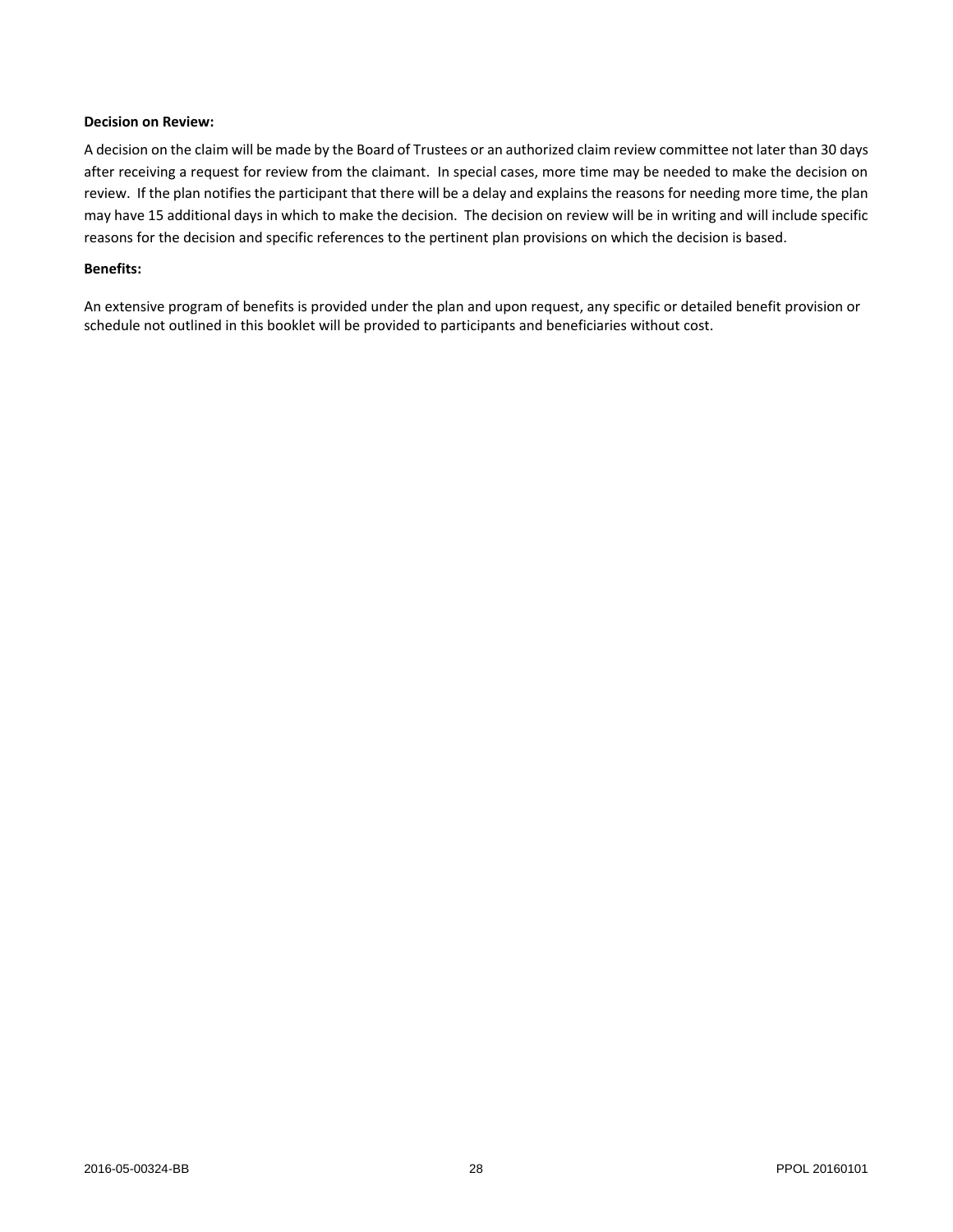# **Glossary**

#### **Alveolar**

Pertaining to the ridge, crest or process of bone that projects from the upper and lower jaw and supports the roots of the teeth.

#### **Amalgam**

A mostly silver filling often used to restore decayed teeth.

#### **Apicoectomy**

Surgery on the root of a tooth.

#### **Appeal**

An oral or written communication by a subscriber or their authorized representative requesting the reconsideration of the resolution of a previously submitted complaint or, in the case of claim determination, the determination to deny, modify, reduce, or terminate payment, coverage, authorization, or provision of health care services or benefits.

#### **Bitewing X-ray**

An X-ray picture that shows, simultaneously, the portions of the upper and lower back teeth that extend above the gum line, as well as a portion of the roots and supporting structures of these teeth.

#### **Bridge**

Also known as a fixed partial denture. See Fixed Partial Denture.

#### **Caries**

Decay. A disease process initiated by bacterially produced acids on the tooth surface.

#### **Certificate of Coverage**

The benefits booklet which describes in summary form the essential features of the contract coverage, and to or for whom the benefits hereunder are payable.

#### **Complaint**

An oral or written report by a subscriber or authorized representative regarding dissatisfaction with customer service or the availability of a health service.

#### **Comprehensive Oral Evaluation**

Typically used by a general dentist and/or a specialist when evaluating a patient comprehensively. It is a thorough evaluation and recording of the extraoral and intraoral hard and soft tissues.

#### **Contract**

The agreement between DDWA and Group. The Contract constitutes the entire Contract between the parties and supersedes any prior agreement, understanding or negotiation between the parties.

#### **Coping**

A thin thimble of a crown with no anatomic features. It is placed on teeth prior to the placement of either an overdenture or a large span bridge. The purpose of a coping is to allow the removal and modification of the bridge without requiring a major remake of the bridgework, if the tooth is lost.

#### **Covered Dental Benefits**

Those dental services that are covered under this Contract, subject to the limitations set forth in Benefits Covered by Your Plan.

#### **Crown**

A restoration that replaces the entire surface of the visible portion of tooth.

#### **DDWA**

Delta Dental of Washington, a nonprofit corporation incorporated in Washington State. DDWA is a member of the Delta Dental Plans Association.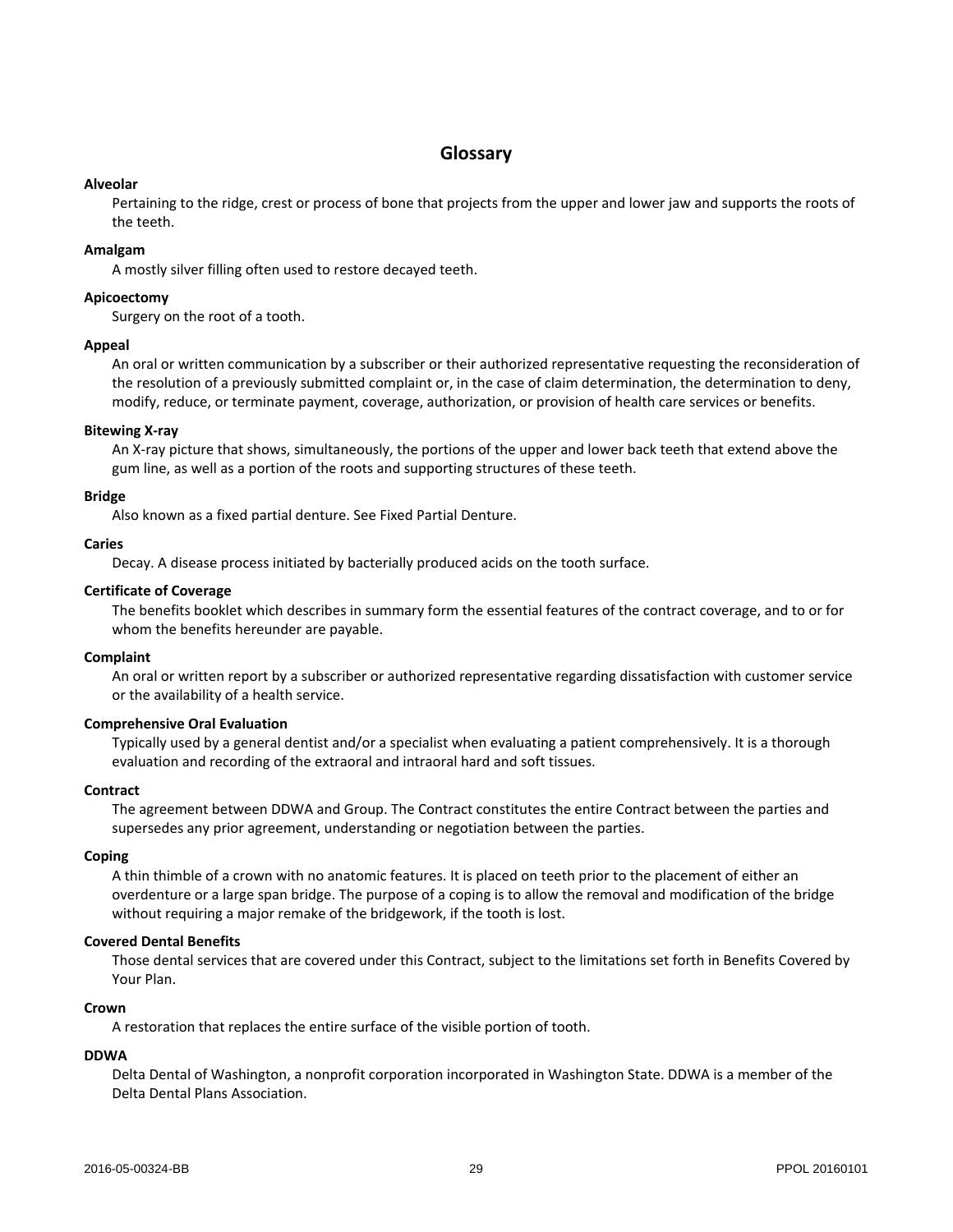#### **Delivery Date**

The date a prosthetic appliance is permanently cemented into place.

#### **Delta Dental**

Delta Dental Plans Association, which is a nationwide nonprofit organization of health care service plans, which offers a range of group dental benefit plans.

#### **Delta Dental PPO Dentist**

A Participating Dentist who has agreed to render services and receive payment in accordance with the terms and conditions of a written Delta Dental PPO Participating Dentist Agreement between the Participating Plan and such Dentist, which includes looking solely to Delta Dental for payment for covered services.

#### **Delta Dental Participating Dentist**

A licensed Dentist who has agreed to render services and receive payment in accordance with the terms and conditions of a written Delta Dental Participating Dentist Agreement between Delta Dental and such Dentist, which includes looking solely to Delta Dental for payment for covered services.

#### **Dentist**

A licensed dentist legally authorized to practice dentistry at the time and in the place services are performed. This Contract provides for covered services only if those services are performed by or under direction of a licensed Dentist or other DDWA-approved Licensed Professional. A Dentist does not mean a dental mechanic or any other type of dental technician.

#### **Denture**

A removab**l**e prosthesis that replaces missing teeth. A complete (or "full") denture replaces all of the upper or lower teeth. A partial denture replaces 1 to several missing upper or lower teeth.

#### **Eligibility Date**

The date on which an Eligible Person becomes eligible to enroll in the Plan.

#### **Eligible Dependent**

Any dependent of an Eligible Employee who meets the conditions of eligibility set forth in "Dependent Eligibility, Enrollment and Termination."

#### **Eligible Employee**

Any employee who meets the conditions of eligibility set forth in "Employee Eligibility, Enrollment and Termination."

#### **Eligible Person**

An Eligible Employee or an Eligible Dependent.

#### **Emergency Dental Condition**

The emergent and acute onset of a symptom or symptoms, including severe pain, that would lead a prudent layperson acting reasonably to believe that a dental condition exists that requires immediate dental attention, if failure to provide dental attention would result in serious impairment to oral functions or serious dysfunction of the mouth or teeth, or would place the person's oral health in serious jeopardy.

#### **Emergency Examination**

Also known as a "limited oral evaluation – problem focused." Otherwise covered dental care services medically necessary to evaluate and treat an Emergency Dental Condition.

#### **Endodontics**

The diagnosis and treatment of dental diseases, including root canal treatment, affecting dental nerves and blood vessels.

#### **Enrolled Dependent, Enrolled Employee, Enrolled Person**

Any Eligible Dependent, Eligible Employee or Eligible Person, as applicable, who has completed the enrollment process and for whom Group has submitted the monthly Premium to DDWA.

#### **Exclusions**

Those dental services that are not contract benefits set forth in Benefits Covered by Your Plan and all other services not specifically included as a Covered Dental Benefit set forth in Benefits Covered by Your Plan.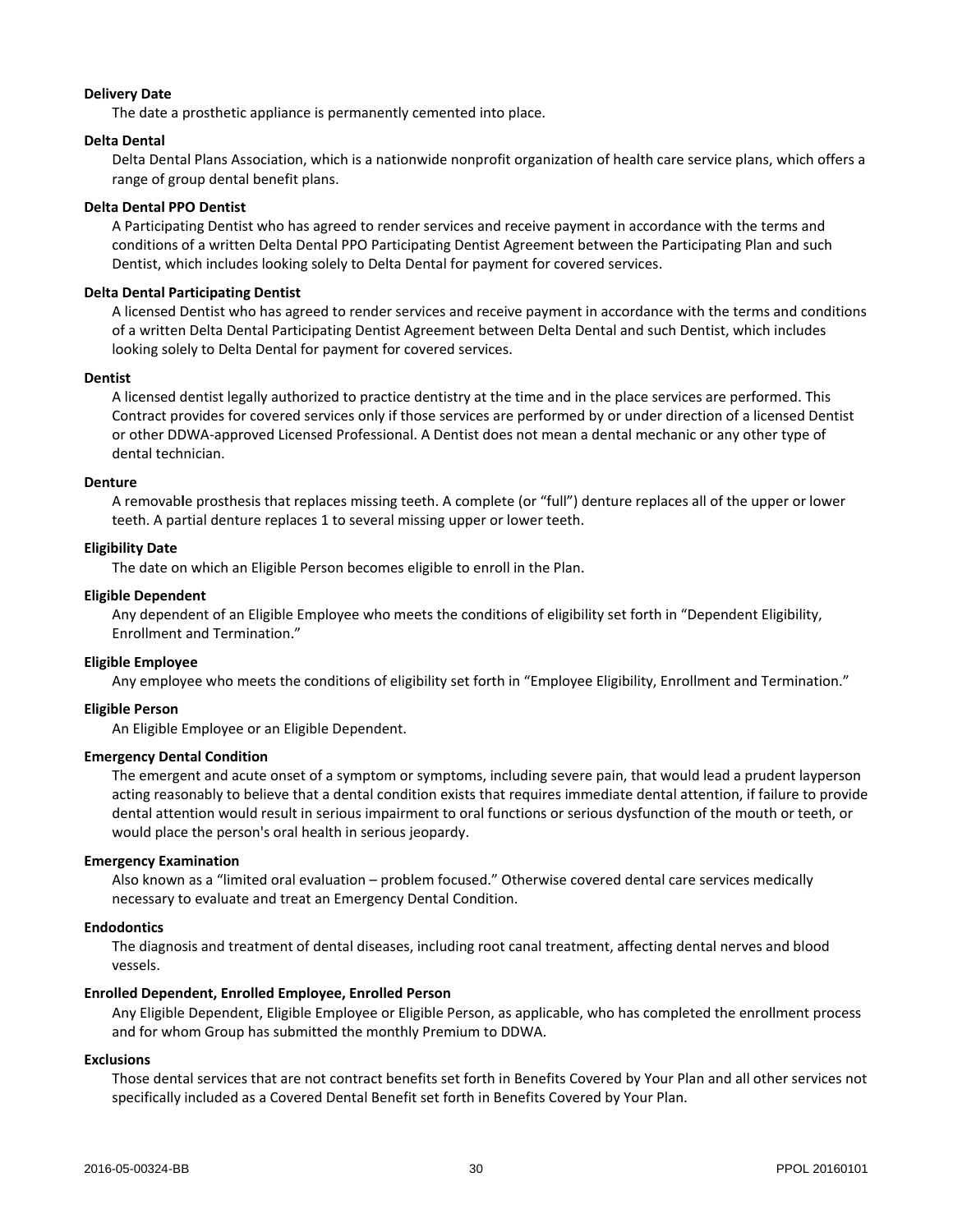#### **Filed Fees**

Approved fees that participating Delta Dental Participating Dentists have agreed to accept as the total fees for the specific services performed.

#### **Filled Resin**

Tooth-colored plastic materials that contain varying amounts of special glass-like particles that add strength and wear resistance.

#### **Fixed Partial Denture**

A replacement for a missing tooth or teeth. The fixed partial denture consists of the artificial tooth (pontic) and attachments to the adjoining abutment teeth (retainers). They are cemented (fixed) in place and therefore are not removable.

#### **Fluoride**

A chemical agent used to strengthen teeth to prevent cavities.

#### **Fluoride Varnish**

A fluoride treatment contained in a varnish base that is applied to the teeth to reduce acid damage from the bacteria that causes tooth decay. It remains on the teeth longer than regular fluoride and is typically more effective than other fluoride delivery systems.

#### **General Anesthesia**

A drug or gas that produces unconsciousness and insensibility to pain.

#### **Group**

The employer or entity that is contracting for the dental benefits described in this benefit booklet for its employees.

#### **Implant**

A device specifically designed to be placed surgically within the jawbone as a means of providing an anchor for an artificial tooth or denture.

#### **Inlay**

A dental filling shaped to the form of a cavity and then inserted and secured with cement.

#### **Intraoral X-rays Complete Series (including bitewings)**

A series of radiographs which display the root and coronal portions of all the teeth in the mouth.

#### **Intravenous (I.V.) Sedation**

A form of sedation whereby the patient experiences a lowered level of consciousness, but is still awake and can respond.

#### **Licensed Professional**

An individual legally authorized to perform services as defined in his or her license. Licensed professional includes, but is not limited to, denturist, hygienist and radiology technician.

#### **Limitations**

Those dental services that are subject to restricting conditions set forth in Benefits Covered by Your Plan.

#### **Localized Delivery of Antimicrobial Agents**

Treating isolated areas of advanced gum disease by placing antibiotics or other germ-killing drugs into the gum pocket. This therapy is viewed as an alternative to gum surgery when conditions are favorable.

#### **Maximum Allowable Fees**

The maximum dollar amount that will be allowed toward the reimbursement for any service provided for a covered dental benefit.

#### **Nightguard**

See "Occlusal Guard."

#### **Non-Participating Dentist**

A licensed Dentist who has not agreed to render services and receive payment in accordance with the terms and conditions of a written Participating Dentist Agreement between a member of the Delta Dental Plans Association and such Dentist.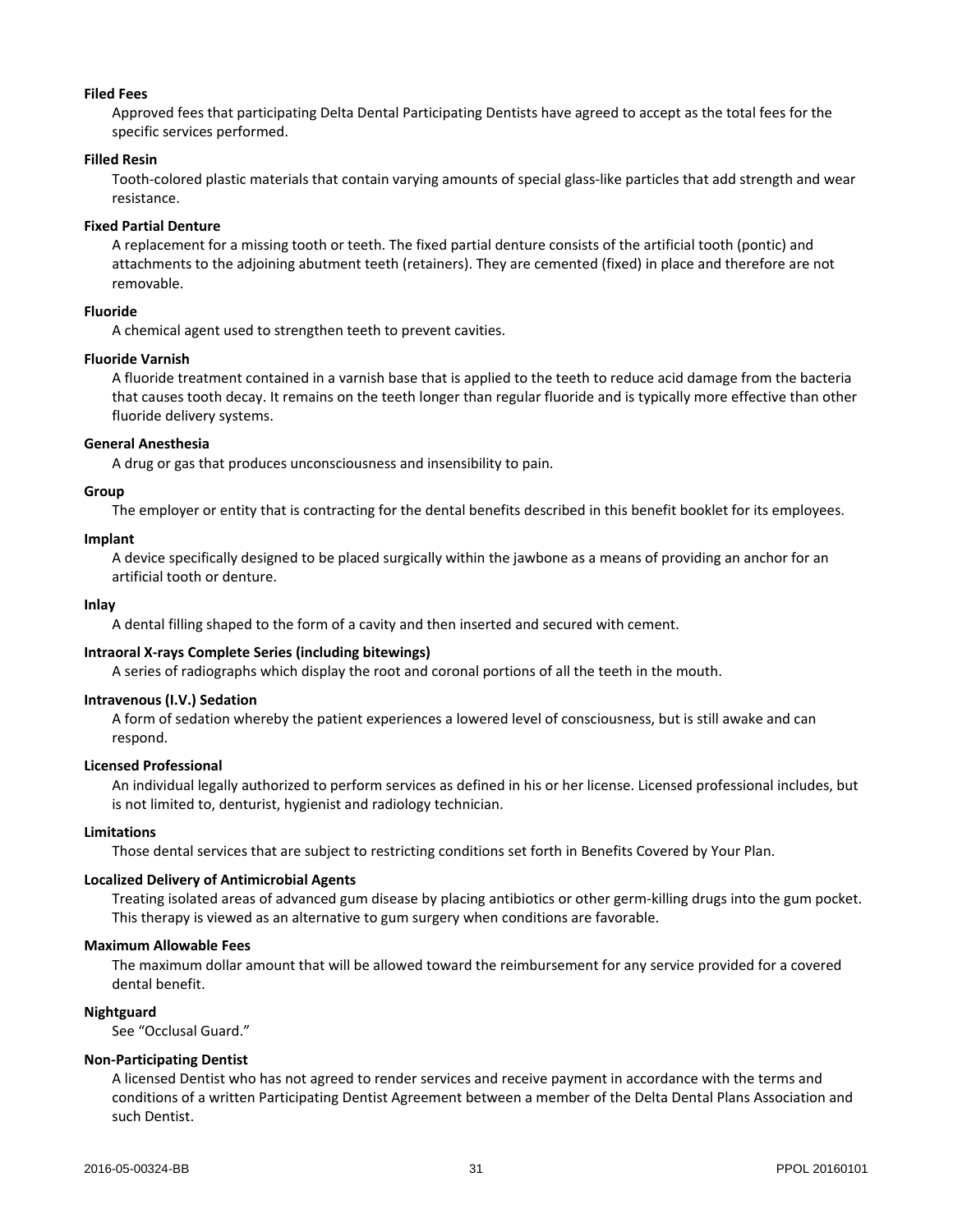#### **Not a paid covered benefit**

Any dental procedure that, under some circumstances, would be covered by DDWA, but is not covered under other conditions. Examples are listed in Benefits Covered by Your Plan.

#### **Occlusal Adjustment**

Modification of the occluding surfaces of opposing teeth to develop harmonious relationships between the teeth themselves and neuromuscular mechanism, the temporomandibular joints and the structure supporting the teeth.

#### **Occlusal Guard**

A removable dental appliance — sometimes called a nightguard — that is designed to minimize the effects of gnashing or grinding of the teeth (bruxism). An occlusal guard (nightguard) is typically used at night.

#### **Onlay**

A restoration of the contact surface of the tooth that covers the entire surface.

#### **Open Enrollment Period**

The annual period in which subscribers can select benefits plans and add or delete Eligible Dependents.

#### **Orthodontics**

Diagnosis, prevention and treatment of irregularities in tooth and jaw alignment and function, frequently involving braces.

#### **Overdenture**

A removable denture constructed over existing natural teeth or implanted studs.

#### **Palliative Treatment**

Services provided for emergency relief of dental pain.

#### **Panoramic X-ray**

An X-ray, taken from outside the mouth, that shows the upper and lower teeth and the associated structures in a single picture.

#### **Participating Plan**

Delta Dental of Washington, and any other member of the Delta Dental Plans Association, with which Delta Dental contracts to assist in administering the Benefits described in this Benefits Booklet.

#### **Payment Level**

The applicable percentage of Maximum Allowable Fees for Covered Dental Benefits that shall be paid by DDWA as set forth in the Summary of Benefits and Reimbursement Levels sections of this Benefits Booklet.

#### **Periodic Oral Evaluation** (Routine Examination)

An evaluation performed on a patient of record to determine any changes in the patient's dental and medical health status following a previous comprehensive or periodic evaluation.

#### **Periodontics**

The diagnosis, prevention and treatment of diseases of gums and the bone that supports teeth.

## **Plan**

The dental benefits as provided and described in this Benefits Booklet and its accompanying Contract. Any other booklet or contract that provides dental benefits and meets the definition of a "Plan" in the "Coordination of Benefits" section of the Certificate of Coverage is a Plan for the purpose of coordination of benefits.

#### **Premium**

The monthly amount payable to DDWA by Group, and/or by Enrolled Employee to Group, as designated in the Contract.

#### **Prophylaxis**

Cleaning and polishing of teeth.

#### **Prosthodontics**

The replacement of missing teeth by artificial means such as bridges and dentures.

#### **Pulpotomy**

The removal of nerve tissue from the crown portion of a tooth.